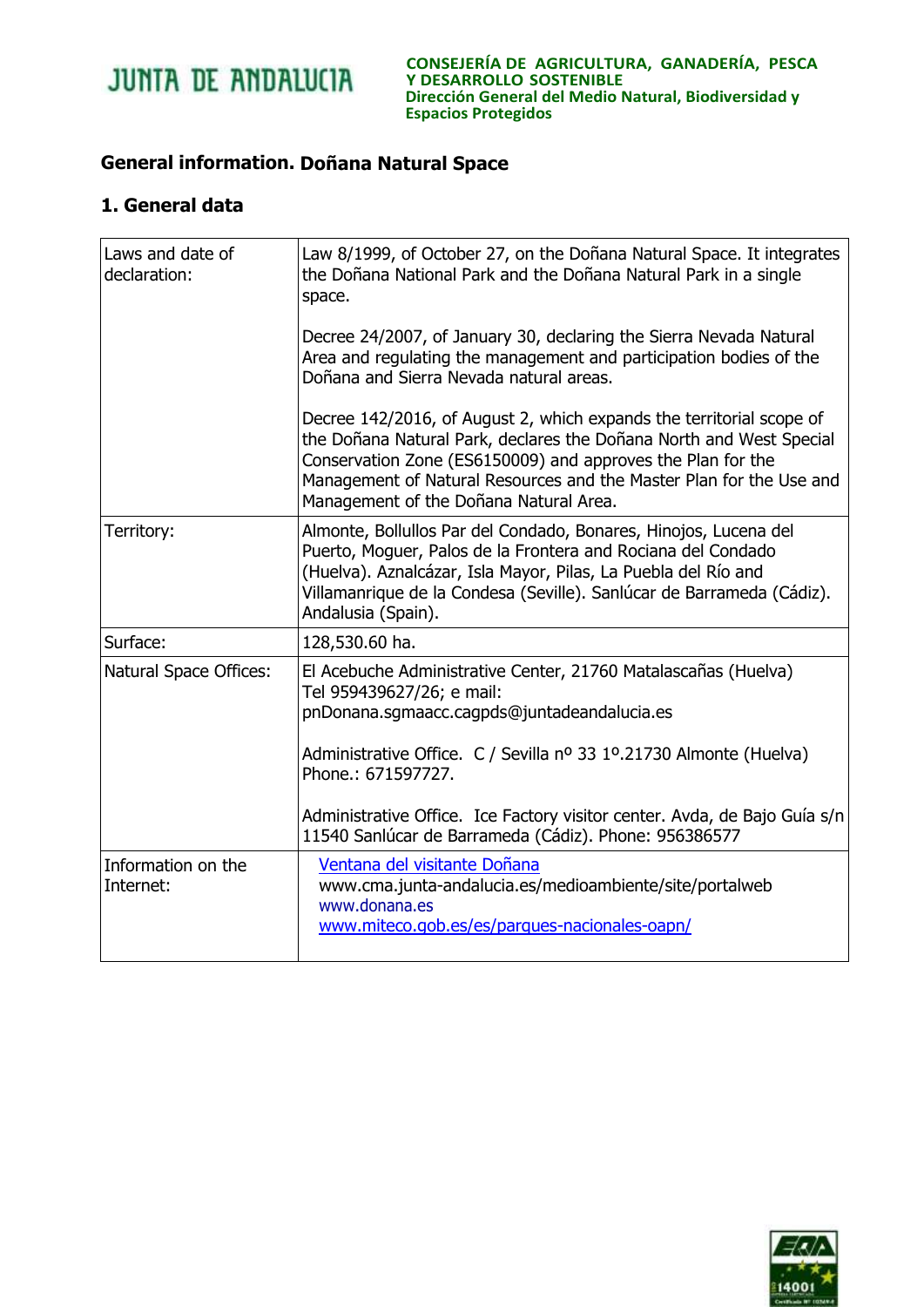**CONSEJERÍA DE AGRICULTURA, GANADERÍA, PESCA Y DESARROLLO SOSTENIBLE Dirección General del Medio Natural, Biodiversidad y Espacios Protegidos**

## **1.1. General data of the Doñana National Park**

| Rule and date of declaration:                | Decree 2412/69 of October 16                                                                                                                                                                                                                                             |
|----------------------------------------------|--------------------------------------------------------------------------------------------------------------------------------------------------------------------------------------------------------------------------------------------------------------------------|
| Rule and reclassification date:              | Law 91/1978 of December 28                                                                                                                                                                                                                                               |
| Rule and date of expansion:                  | Resolution of February 6, 2004, of the<br>Autonomous Organism National Parks, by which<br>the Agreement of the Council of Ministers of<br>February 6, 2004, by which the expands of<br>limits of the National Park of Doñana by<br>incorporation of land adjacent to it. |
| Location:                                    | Huelva and Seville (Andalusia).                                                                                                                                                                                                                                          |
| Surface:                                     | 54,251.65 ha                                                                                                                                                                                                                                                             |
| Surface Rocina and Litoral Protection Zones: | 6,042.55 ha                                                                                                                                                                                                                                                              |
| Ecosystems represented:                      | Lagoons, marshes, mobile dunes, beach,<br>Mediterranean forest and pine forest.                                                                                                                                                                                          |

## **1.2. General data of the Doñana Natural Park.**

| Rule and date of declaration:   | Law 2/1989, of July 18.                                                                                               |
|---------------------------------|-----------------------------------------------------------------------------------------------------------------------|
| Rule and reclassification date: | Decree 2/1997, of January 7.                                                                                          |
| Rule and date of expansion:     | Decree 142/2016, of August 2.                                                                                         |
| Location:                       | Huelva, Sevilla and Cádiz (Andalusia).                                                                                |
| Surface:                        | 68,236.40 ha                                                                                                          |
| Represented ecosystems:         | Pine forests and coastal strip, fossil dunes,<br>transformed marshes, beach, Mediterranean<br>forest and pine forest. |

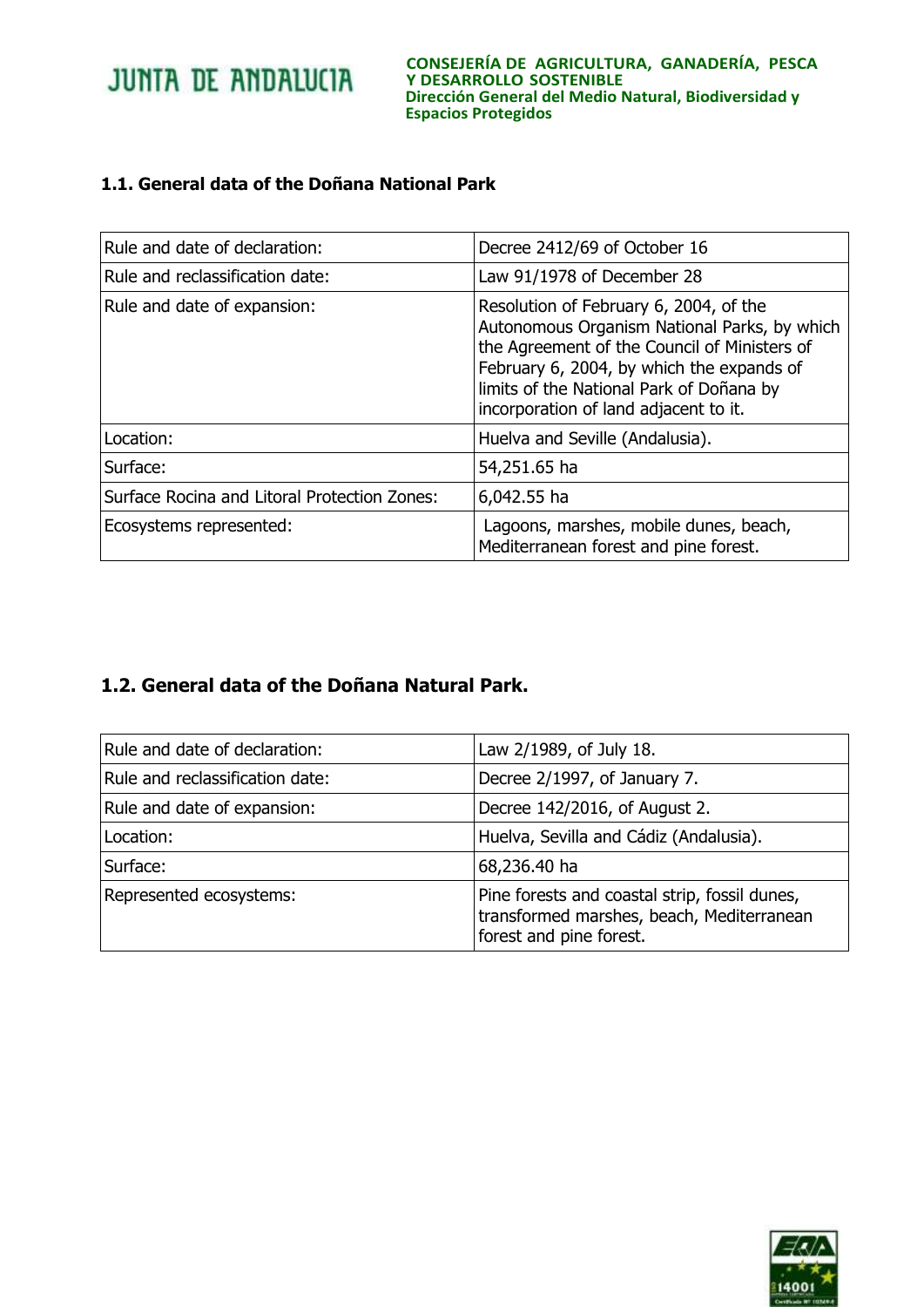**CONSEJERÍA DE AGRICULTURA, GANADERÍA, PESCA Y DESARROLLO SOSTENIBLE Dirección General del Medio Natural, Biodiversidad y Espacios Protegidos**

## **1.3. Integration in conservation networks**

• In 1980 the Doñana National Park and part of the Natural Park lands were designated a Biosphere Reserve, within the framework of the UNESCO Man and Biosphere Program (MAB), for hosting a representative sample of different ecosystems: continental marshes, sandbanks and coastal dune complexes, both fixed and mobile, as well as beaches and a portion of the Guadalquivir estuary.

• In 1982 the National Park was included in the List of Wetlands of International Importance, under the Ramsar Convention, and in 2005 the Ramsar site was expanded to include the Natural Park.

• Diploma of the Council of Europe in Management, awarded to the Doñana National Park in 1985 and obtaining different renewals of the award, which implies having maintained and improved the state of conservation of the protected area and having developed optimal management policies for its development. This Diploma is renewed until 2020.

• Doñana National Park was declared Special Protection Area for Birds (ZEPA) in 1988 and was expanded to the Doñana Natural Area in 2002.

• In 1994 the Doñana National Park was inscribed on the World Heritage List.

• Mediterranean Biogeographic Site of Community Importance (SCI), approved by Decision of the European Commission of July 19, 2006.

• In July 2012 (Resolution of April 18, 2013 on National Parks) the International Coordinating Council of the Program on Person and Biosphere (MAB), approved the expansion and zoning of the Doñana Biosphere Reserve. At present it extends over the entire surface of eleven municipalities: Almonte, Aznalcázar, Bollullos Par del Condado, Bonares, Hinojos, Isla Mayor, Pilas, La Puebla del Río, Rociana del Condado, Sanlúcar de Barrameda and Villamanrique de la Countess. It partially includes three other municipal terms: Lucena del Puerto, Moguer and Palos de la Frontera.

The approved zoning is distributed in: core land area, 54,680.12 ha; terrestrial buffer zone, 53,834.64 ha; marine buffer zone, 4,778.96 ha corresponding to the coastal sea protection zone of the National Park, and land transition zone, with 155,000 ha. Roughly, the core area coincides with the Doñana National Park plus the Arroyo de la Rocina; the terrestrial buffer zone coincides with the Doñana Natural Park, and the transition zone corresponds to the rest of the territory up to the outer perimeter of all the municipal terms.

• Special Conservation Zone (ZEC), declared by the Governing Council of the Andalusian Government, through Decree 43/2012, of September 25.

• Both for being a ZEC and for being a ZEPA, and in accordance with article 3 of the Habitats Directive, Doñana is an integral part of the Natura 2000 European Ecological Network.

• The Doñana Natural Space is included in the IUCN Green List, in recognition of its achievements in conservation. July 2015.

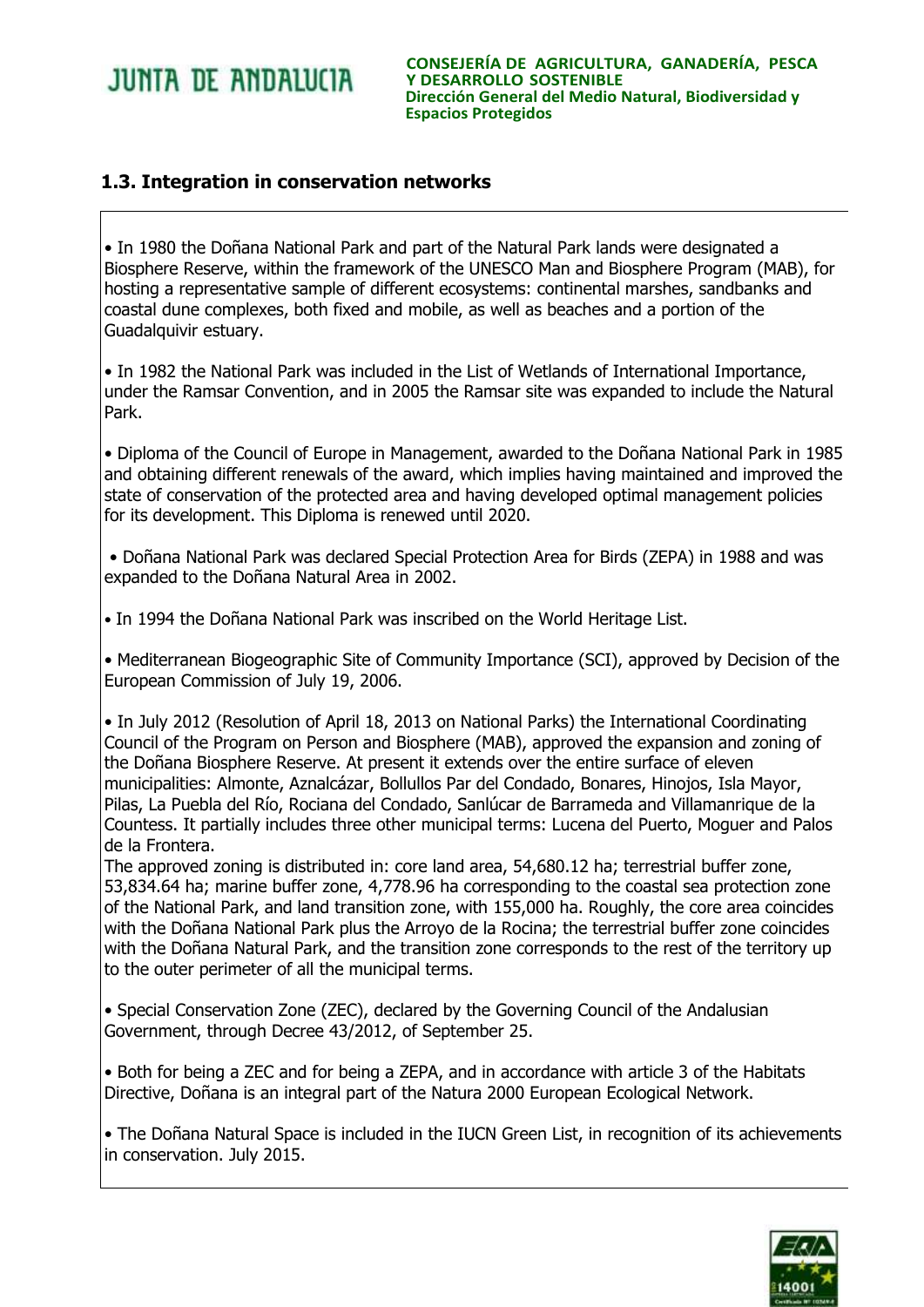## **2. Facilities and Services for Visitors.**

The network of facilities and services for visitors to the Doñana Natural Space consists of:

**2.1. Visitor Centers and Information Points:** They have a reception-information space manned by a person (guide-informant) and, as the case may be, exhibitions and audiovisuals. The visitor centers are open throughout the year, except for the week of the Romería del Rocío, Christmas and local festivities. Access is free.

## **2.1.1. El Acebuche Visitor Center**

It is accessed by the A-483 El Rocío-Matalascañas road, at kilometer 12. From there, continue on a paved track of approximately 2km until you reach the visitor center parking lot.

Timetable: From September 16 to March 31: from 8:00 a.m. to 3:00 p.m. and from 4:00 p.m. to 7:00 p.m. April: from 8:00 a.m. to 3:00 p.m. and from 4:00 p.m. to 8:00 p.m, from May 1 to September 15: from 8:00 a.m. to 3:00 p.m. and 4:00 p.m. to 9:00 p.m. On Sundays from June 16 to September 15, all services, with the exception of the trails, close at 3:00 p.m.

This Center has the following services and facilities:

• **Reception-Information**: Phone: 959439629

E-mail: CVAcebuche.pnDonana.cagpds@juntadeandalucia.es.

• **Exhibition**: Presents the most unique features of the Natural Area: migrations, the importance of water, day and nightin the Vera ecosystem, outstanding characteristics of ecosystems, ethnographic features of Doñana and ends with a projection that simulates a travel by air balloon ride through the Natural Space.

• **Audiovisual and conference room**: It offers an audiovisual projection in which a singular bird, "Porfirio Calamón", shows Doñana characters and settings from his own perspective.

**• Rest room:** Here it is possible to enjoy images of Iberian lynx, transmitted from the Breeding Center in Captivity of the Acebuche in real time.

• **Pedestrian path "Laguna del Acebuche":** (1.5 km.) It starts from the bottom of the patio of the visitor center El Acebuche. It allows you to explore the landscape of scrub ecosystem and the southern shore of an old lagoon recovered in the 80s, where several observatories are located to watch its birdlife.

• **Pedestrian path "Lagunas del Huerto y las Pajas":** (3.5 km.) It starts next to the last observatory on the left of the Laguna del Acebuche Trail. This trail allows you to explore the landscape of scrub ecosystem and pine forests. It is organized in consecutive circuits that bypass the channels through walkways. Several linear branches lead to observatories designed to watch wildlife.

• **Iberian Lynx Observatory**: This observatory is located on the site of an old rehabilitated wildlife observatory. Its access is made through the pedestrian path "Huerto y Pajas". To access the observatory it is necessary to contact the Information Service of the Visitor Center, since it is an interpretive resource for the development of Educational or Interpretation Programs organized by the Park Administration itself. Currently there are free guided tours on Tuesdays, Thursdays, Fridays and Sundays at 9:00 a.m. and at 10:30 a.m. **It is advisable to check beforehand the** 

**timetable of the visit at the El Acebuche Visitor Center. It is necessary book in advanced this activity.**

• **Reservation point** for the southern itinerary through the Doñana National Park, which is carried out in off-road vehicles (Acebuche-La Plancha-Acebuche).

• **Cafeteria and souvenir shop.**

• **Recreation Area**: It has rustic tables and benches for picnics. Fire is not allowed.

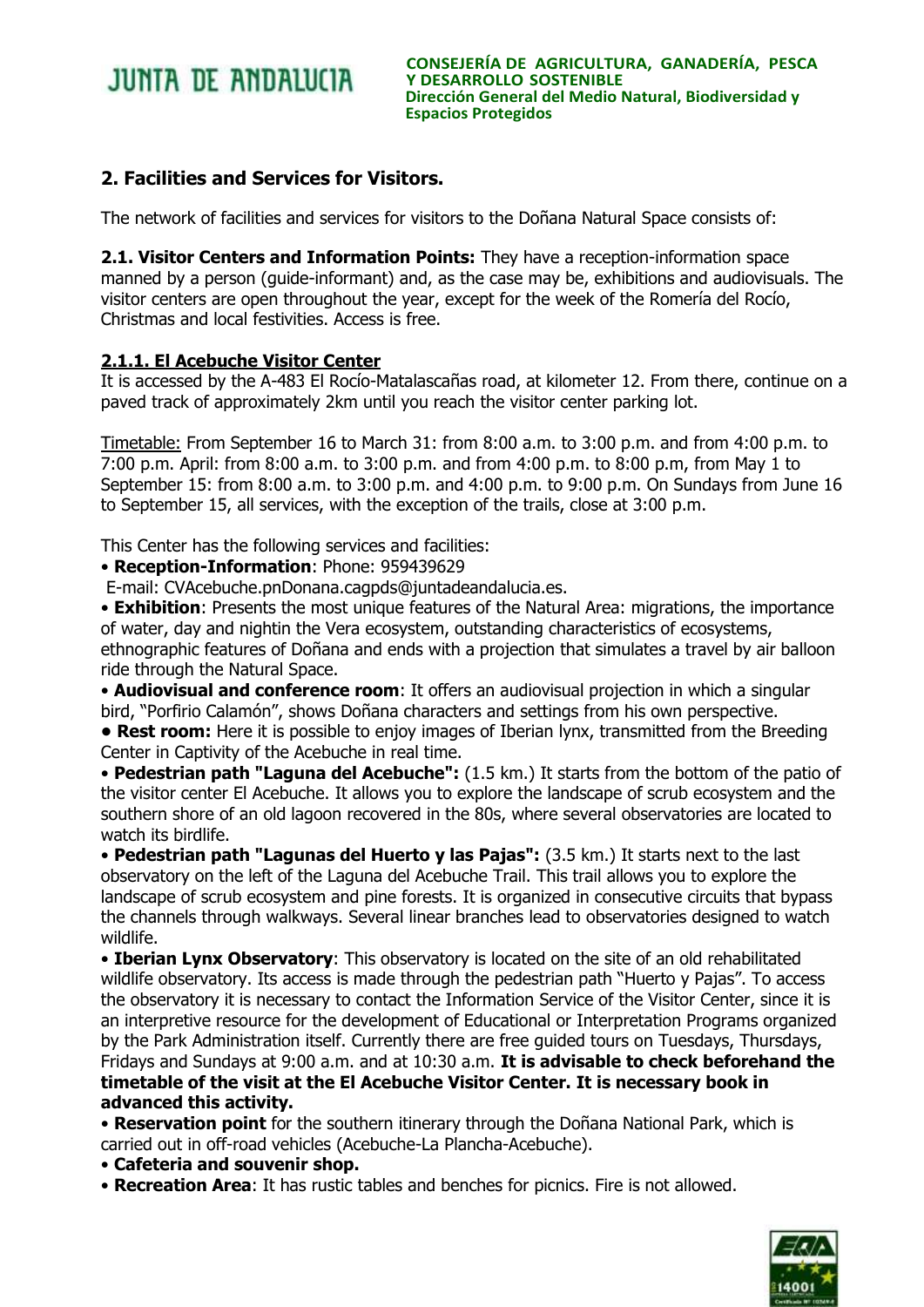## **La Rocina Visitor Center**

Located next to the village of El Rocío, one kilometer towards Matalascañas on the A-483 road. Access is also possible on foot from the Aldea de El Rocío.

Timetable: From February 1 to October 31: 9:00 a.m. to 3:00 p.m. and 4:00 p.m. to 7:00 p.m. From November 1 to January 31: from 9:00 a.m. to 3:00 p.m. and from 4:00 p.m. to 6:00 p.m. On Sundays from June 16 to September 15, all services, with the exception of the trails, end at 3:00 p.m.

This Center offers the following services and facilities:

- **Reception-Information** Phone: 959439569.
- E-mail:CVRocina.pnDonana.cagpds@juntadeandalucia.es
- **Audiovisual room**. Projection on the Rocina stream.
- **Hut-exhibition "La Romería del Rocío"**

• **"Charco de la Boca" pedestrian path**: (3.8 Km.) Route along the right bank of La Rocina stream with four observatories from which you can observe the aquatic fauna and the landscape.

### **Visitor Center "Palacio del Acebrón"**

It is accessed by a paved track of about 6 km that starts of the Visitor Center La Rocina car park.

Timetable: From February 1 to October 31: from 9:00 a.m. to 3:00 p.m. and from 4:00 p.m. to 7:00 p.m. From November 1 to January 31: from 9:00 a.m. to 3:00 p.m. and from 4:00 p.m. to 6:00 p.m. On Sundays from June 16 to September 15, all services, with the exception of the trails, end at 3:00 p.m.

This Center has:

• **Reception – Information** Phone: 600144625.

E-mail: CVAcebron.pnDonana.cagpds@juntadeandalucia.es

• **Ethnographic exhibition** on the historical, social and cultural relations of Doñana with its inhabitants.

• **Audiovisual room**: audiovisual projection on aspects, characters and legends of Doñana.

• **"Charco del Acebrón" pedestrian path** (2.1 Km.) This path surrounds a natural widening of the Rocina stream. On your tour you can see the botanical diversity of the gallery forest as well as the surrounding pine and cork oak forest.

## **Visitor Center "José Antonio Valverde"**

This center is located in the middle of the marsh, in the municipality of Aznalcázar. It presents an architectural typology similar to the traditional marsh huts. It looks out on a rehabilitated "Lucio" (a deep zone in the marshes) where a varied aquatic fauna is concentrated.

Its access can be made from Villamanrique de la Condesa, La Puebla del Río and Isla Mayor, located at a distance of about 25 km from these towns and through unpaved tracks. Although it can be used by any vehicle to travel on these tracks, the state of conservation varies throughout the year, so it is necessary to collect information in advance.

Timetable: From November to February: from 10 a.m. to 6 p.m. March and October: from 10 a.m. to 7 p.m. From April to September: from 10:00 a.m. to 8:00 p.m. From July 15 to August 31 they close on Sundays at 3:00 p.m.

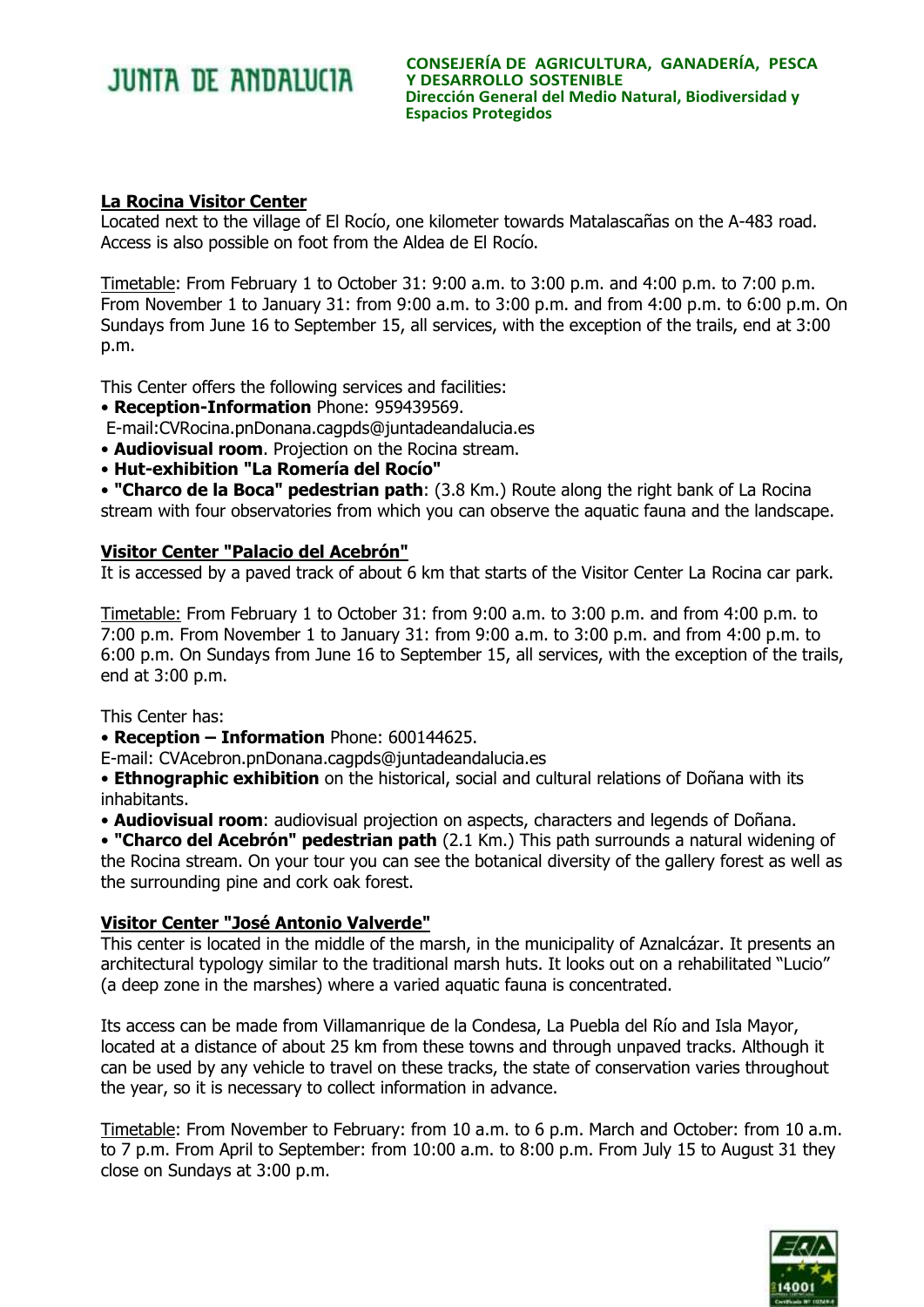#### **CONSEJERÍA DE AGRICULTURA, GANADERÍA, PESCA Y DESARROLLO SOSTENIBLE Dirección General del Medio Natural, Biodiversidad y Espacios Protegidos**

It has the following services:

• **Reception – Information**. Phone: 671564145

E-mail: CVJavalverde.pnDonana.cagpds@juntadeandalucia.es

• **Exhibition**: dedicates special attention to the marsh ecosystem, its flora, fauna and seasonal changes, as well as the transformations and human uses of the territory.

• **Conference room and audiovisual projection** "Porfirio Calamón"

• **Fauna observation points**: This center is provided with large windows, oriented to the marsh. These windows allow to observe the birds that are concentrated in the "Lucio". It also has a small pedestrian path that accesses an external observation point.

• **Cafeteria and souvenir shop.**

## **"Ice Factory" Visitor Center**

It is located in the fishing district of Bajo de Guía, in the city of Sanlúcar de Barrameda. It is an old fishermen's guild and ice factory, now restored as a visitor center.

Timetable: From October to March: from 9:00 a.m. to 7:00 p.m. From April to September: from 9:00 a.m. to 8:00 p.m. The center has:

• **Reception-Information** Phone: 956386577

E-mail: CVFabricaHielo.pnDonana.cagpds@juntadeandalucia.es

• **Exhibition**: On the first floor it presents the natural values of the Doñana Natural Space. On the second floor, the history of Doñana and the lower Guadalquivir is exposed, in an approach to the uses and products of the Doñana lands and a chronological trajectory for its history and its territory.

• **Audiovisual**: diverse and original visions of Doñana.

- **Souvenirs Shop**.
- **Terrace-viewpoint**, facing the river and the south of the Doñana National Park.

## **Los Centenales Visitor Center**:

### **This center is temporarily closed**

It is located on the edge of the town of Hinojos, next to the A-484 Hinojos-Almonte road.

Timetable: From October to May: from 9:30 a.m. to 3:00 p.m. and from 4:00 p.m. to 6:30 p.m. From June to September: from 10:00 a.m. to 3:00 p.m. and from 4:00 p.m. to 8:00 p.m. On Sundays from June 16 to September 15, all services end at 3:00 p.m.

It has the following services:

• **Reception- Information**. E-mail: CVCentenales.pnDonana.cagpds@juntadeandalucia.es

• **Exhibition** that approximates the characteristic forest landscapes of the territory, pine forests and meadows or "dehesas", entering the marsh ecosystem.

• **Audiovisual catwalk**: The setting of the pine forest, characters and daily events.

## **Guadiamar Visitor Center:**

It is located in the town of Aznalcázar close to the shore of the Guadiamar. It is accessed by the old road from Aznalcázar - Pilas Km. 0.2.

This center is the main starting point to visit the Guadiamar Green Corridor and its surroundings. Its privileged location allows you to contemplate, from the heights of the building, the course of the waters and the lush gallery forest that houses the river in this section, in addition to an ancient Roman bridge, witness to the historical and cultural importance of the river and its basin.

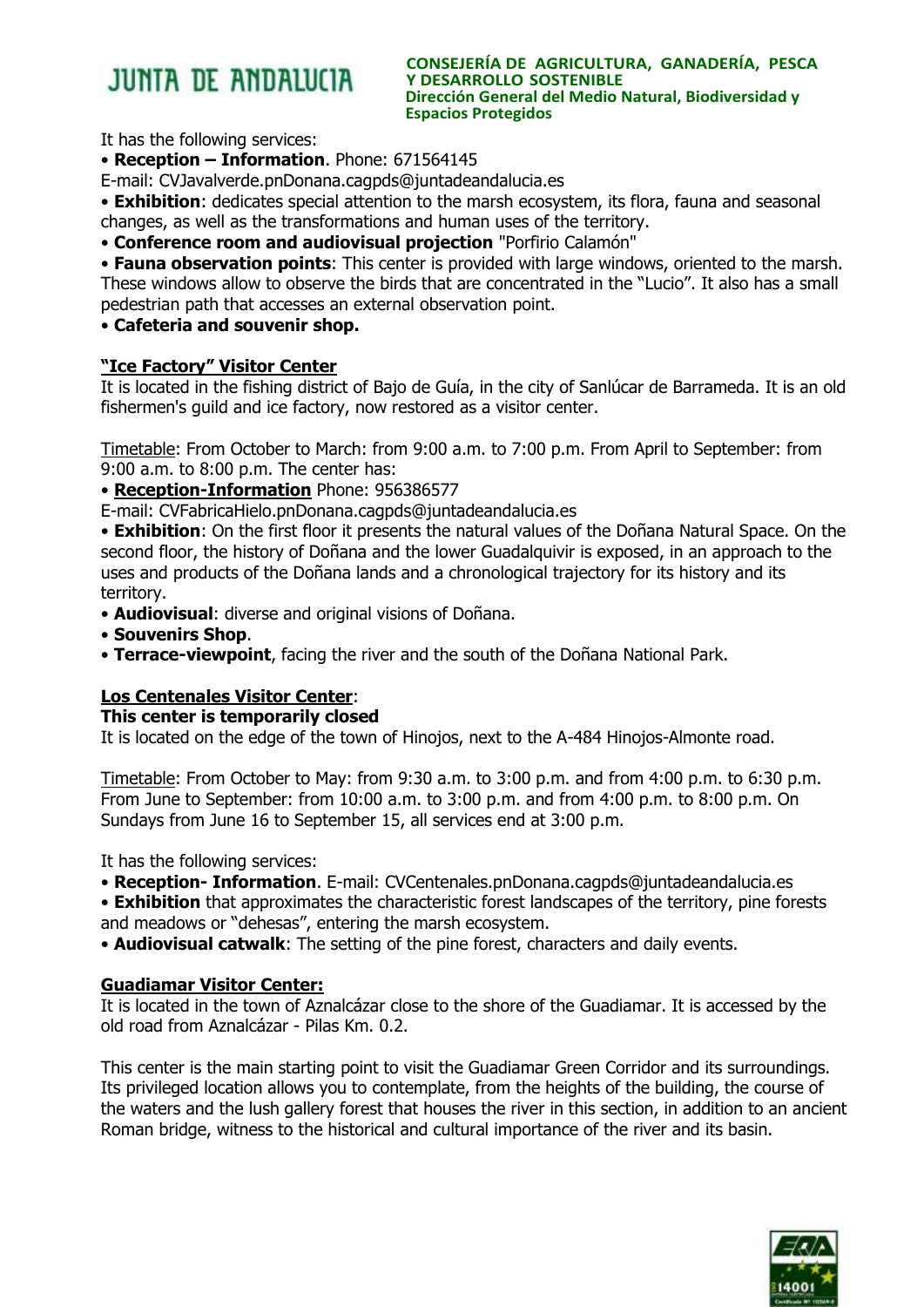#### **CONSEJERÍA DE AGRICULTURA, GANADERÍA, PESCA Y DESARROLLO SOSTENIBLE Dirección General del Medio Natural, Biodiversidad y Espacios Protegidos**

Timetable: From September to April: From 9:00 a.m. to 2:00 p.m. and from 4:00 p.m. to 7:00 p.m. May: From 9:00 a.m. to 2:00 p.m. From April to September: from 10:00 a.m. to 8:00 p.m. From July 15 to August 31 they close on Sundays at 3:00 p.m.

## • **Reception-Information**: Phone 954497043 675438975

E-mail: cvguadiamar@reservatuvisita.es

• **Exhibition**: The visitor center offers extensive information on the meaning and evolution of this protected landscape. The mining accident that occurred in 1998 and the subsequent restoration led the Green Corridor of Guadiamar, that has supposed the creation of an ecological corridor that connects Sierra Morena and Doñana, allowing the circulation of species between the two natural areas.

• **Footpaths**: in the surroundings you can see various Guadiamar landscapes: meadows or "dehesas", pine forests, cereal crops or marshes. The vegetation of these landscapes can also be seen more comfortably, in the nearby botanical itinerary and recreational area of Buitrago.

## **Information Point "Casa Grande de Aznalcázar"**

It is located on the ground floor of the municipal offices of the Aznalcázar Town Hall, located next to the Plaza del Cabildo, where a Guide from Doñana Natural Space offers information on the various possibilities for visiting.

Timetable: From 10:00 a.m. to 3:00 p.m. Monday to Friday. At Christmas and Easter: from 10:00 to 14:00. July and August: 10:00 a.m. to 2:30 p.m.

## • **Reception-Information**: Phone 955750209

E-mail: PIAznalcazar.pnDonana.cagpds@juntadeandalucia.es

## **Temporary information points**

There are information points open in summer, linked to other facilities such as footpaths and parking lots. They are located on the coastal strip of the Doñana Natural Park, on the A-494 road, between Matalascañas and Mazagón.

**IP "Cuesta Maneli":** It is temporarily closed. It is located next to a car park (for a fee during the summer) and next to the Cuesta Maneli Footpath **(currently under construction)**.

**IP "Pico del Loro":** It is currently out of service. Both beach access and parking is **under construction.**

**IP "Arenosillo"**: It is located on the A-494 road that connects Matalascañas with Mazagón, at the kilometer point 32.6. This information point is open during the summer season and consists of a car park (for a fee during the summer period), and a wooden walkway to access the beach.

**2.2 Network of marked footpaths and observatories**: They offer the possibility of discovering the singularities of Doñana, approaching its diverse landscapes. They are free and open access and have thematic signage and / or brochures.

In addition to those already described in the visitor centers, you can enjoy the following footpaths:

**"Dunar" footpath** (1.5 Km.) It is located in the dune ecosystem of the Doñana National Park, where the urbanization of Matalascañas ends. This footpath has a circular layout, of low difficulty. It starts next to the Control Access point at the beach of the National Park.

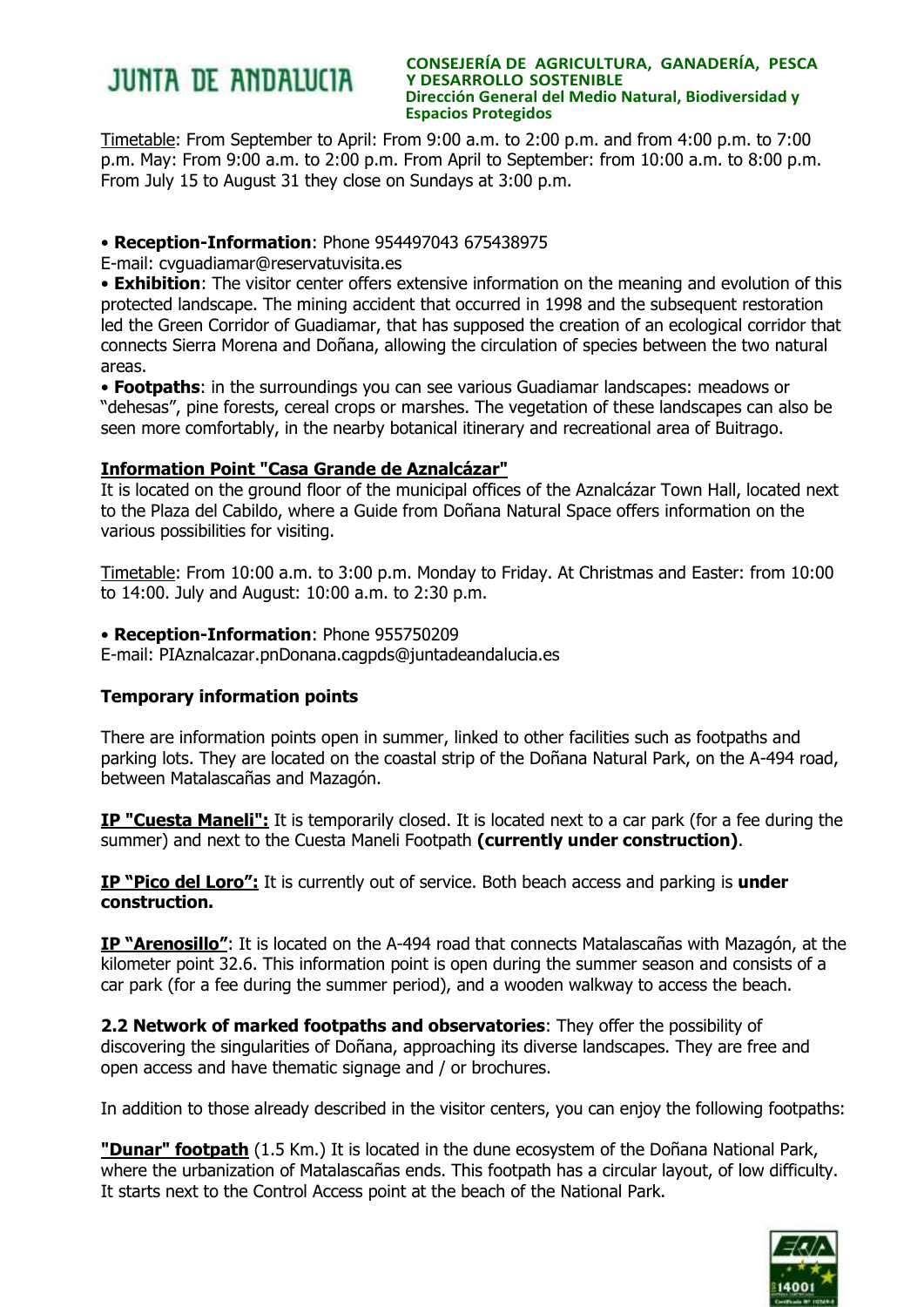#### **CONSEJERÍA DE AGRICULTURA, GANADERÍA, PESCA Y DESARROLLO SOSTENIBLE Dirección General del Medio Natural, Biodiversidad y Espacios Protegidos**

On this path you can enjoy excellent views of the beach and the moving dune ecosystem. It crosses the first embryonic dunes and the dune front, approaching the first "corral", where the grove of stone pines and vegetation typical of this ecosystem can be seen.

**"Ribetehilos" footpath** (2.4 Km.) It is accessed by the Cabezudos forest trail, 19 km from Almonte in the direction of Abalario (an old forest town that has now disappeared). This footpath has a circular layout, of low difficulty. It runs through an area of great ecological interest, which houses a row of lagoons with typical riverside and peatland vegetation. The diverse human uses have transformed the environment over time and they can also be perceived observing the different landscapes.

**"Cuesta Maneli" footpath** (1.3 Km.) It is located on the A-494 road that connects Matalascañas with Mazagón, at the kilometer point 39.7. It offers spectacular views of the fossil dune complex, of the Acantilado del Asperillo Natural Monument, constituting the highest natural viewpoint in the area (112 m. above sea level). **It is currently closed for works.**

**"Laguna del Jaral" footpath** (5.2 Km.) It is also located on the A-494 road, at kilometer 46. Its circular route is especially attractive for its views, both towards the Atlantic and towards the green pine forests of the Abalario. The difficulty is medium, with several sections of steep slope.

**"Cerro del Águila" footpath** (4.7 km) It is located about 10 km from the town of Sanlúcar de Barrameda, taking the road that goes to the agricultural colony of La Algaida. The footpath starts next to the Tarelo Lagoons observatory. This sublitoral pine forest was formed by repopulations on a dune system, now stabilized, and in which there is an understory of junipers, mastic trees and Mediterranean scrub.

**"Poblado de la Plancha" footpath** (1 km) It is located in the south of the Doñana National Park, next to the final section of the Guadalquivir river. It offers the opportunity to visit different huts, which show the lifestyle and traditional uses in this territory. The footpath runs along the river and through a wooden path tallows you to visit representative landscapes of Doñana: El Faro pine forest and the mouth of the Guadalquivir river. At the end of the footpath there are two observatories to observe the characteristic fauna of this landscape: deer, fallow deer, wild boars and some species of birds of prey.

**This footpath is only accessible in the organized tours that arrive in this area. As they are itineraries with limited spaces, it is advisable to book in advanced in some of the two companies: terrestrial itinerary "Acebuche-La Plancha-Acebuche" or the river route by boat "Sanlúcar de Barrameda-Guadalquivir-Doñana "**

**2.3 Bicycle lanes**: Three bicycle lanes are available to the public, covering a total of 29 km in Doñana Natural Park.

**BL "El Asperillo"**: (16.61 Km.) It has a linear layout and low difficulty. It runs parallel to the A-494 Huelva-Matalascañas highway, between Matalascañas and the kilometer point 35.7. It allows you to enjoy the pine forests and the vegetation that covers the fossil dunes of Asperillo. Along the route are the accesses to the pedestrian paths "Laguna del Jaral" and "Cuesta Maneli".

**BL "El Arrayán"**: (5,635 Km.) This lane connects the municipality of Hinojos (Huelva) with a Natural Park area where Camping Arrayán is located, through a pine forest.

**BL "Pinar de la Algaida**": (6,824 Km.) The itinerary begins at the entrance to the Pinar de La Algaida, in Sanlúcar de Barrameda (Cádiz) and forks into two branches that meet later. The main

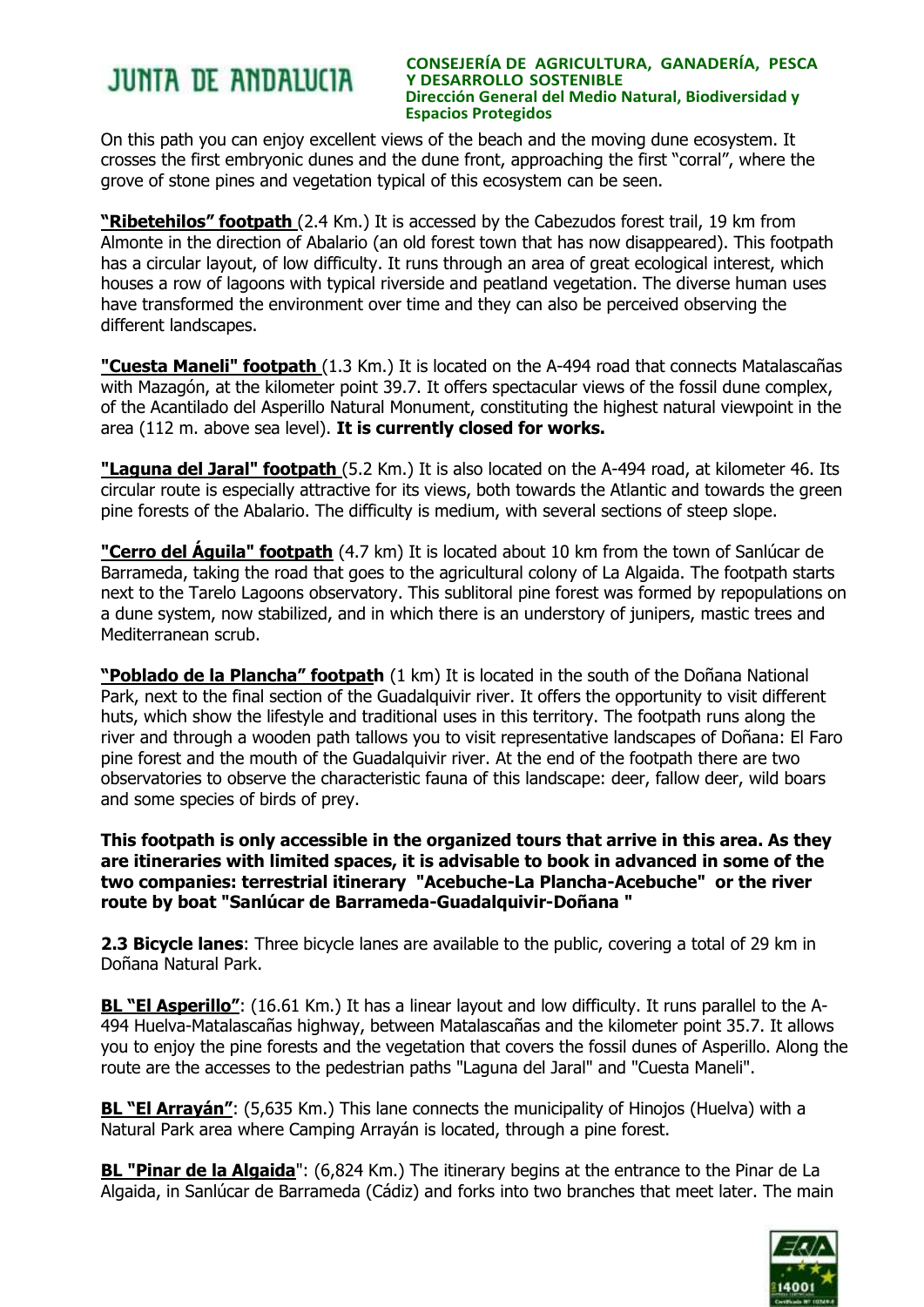#### **CONSEJERÍA DE AGRICULTURA, GANADERÍA, PESCA Y DESARROLLO SOSTENIBLE Dirección General del Medio Natural, Biodiversidad y Espacios Protegidos**

lane runs parallel to the track that crosses the pine forest, continuing to the Ermita de Ntra. Sra. María de La Algaida.

**2.4 Recreational Areas**: outdoor area where you can carry out various recreational, leisure and recreation activities. It may include services such as water supply, toilets, cleaning and waste collection, tables, benches and barbecues, vehicle parking and other ones. The use of fire in these areas is not allowed in periods of fire risk marked each year by regulations. There are four recreational areas with different services:

RA "EL Acebuche": It is located next to CV El Acebuche. This area has tables, banks, services, etc. It does not have barbecues.

**RA "Mazagón":** Access is via the A-494 road between Matalascañas and Mazagón (Huelva). Located next to the Centennial Pine Natural Monument of the Parador de Mazagón and close to the Acantilado del Asperillo Natural Monument. It has access to the beach, parking lots (for a fee during the summer), and a kiosko-bar (seasonal opening).

**RA "Pinar del la Algaida":** Located in the Pinar de la Algaida, Sanlúcar de Barrameda (Cádiz). It is accessed by the secondary road where the main lane of the "Pinar de la Algaida" cycle lane forks. It has tables, benches and barbecues.

**RA "La Ermita":** it is also located in the Pinar de la Algaida, in Sanlúcar de Barrameda, at the end of the main lane that crosses the mountain, next to the Nuestra Señora de la Algaida hermitage. This recreational area has tables, benches and barbecues.

**2.5 Nature Classroom**: It is located in El Acebuche, about two kilometers from Matalascañas, in the direction of Huelva on the A-494 road.

It is built following the design of the forest towns in this area. It has six pavilions, dining room modules, kitchen and service area. It has the capacity to accommodate 92 people and **it is temporarily out of use.**

**2.6 Guided Routes**: these are services developed by local companies that allow you to have firsthand contact with Doñana, through specialized support from nature guides. There are equestrian routes, four wheel drive car, by the river, cycling, hiking, etc. with diversity of tours, activities and prices.

Currently, the Doñana Natural Space offers the visitor the possibility of enjoying various guided itineraries. Although its control and monitoring are the responsibility of the Natural Space administration, they are carried out by concessionary or authorized companies that put at the service of the visitor both the experience and knowledge of their specialized nature guides. To access them it is advisable to make a reservation in advance as the number of places is limited

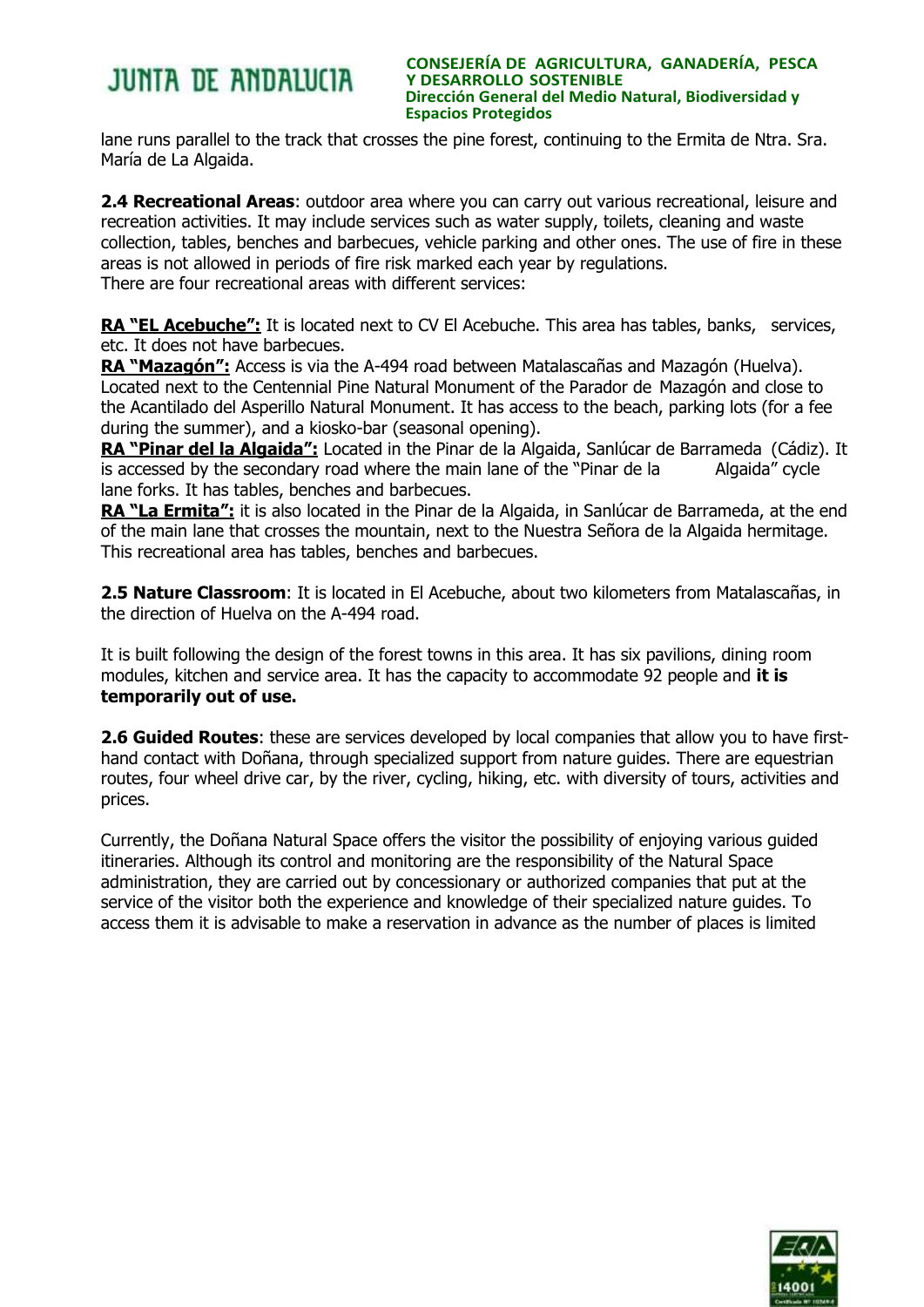**CONSEJERÍA DE AGRICULTURA, GANADERÍA, PESCA Y DESARROLLO SOSTENIBLE Dirección General del Medio Natural, Biodiversidad y Espacios Protegidos**

| Itineraries under administrative concession |                                          |                                                                                                                                                                                |                              |
|---------------------------------------------|------------------------------------------|--------------------------------------------------------------------------------------------------------------------------------------------------------------------------------|------------------------------|
| $N^{\circ}$ 1                               | "Acebuche -l a<br>Plancha -<br>Acebuche" | Itinerary that runs from CV Acebuche - access control to<br>the National Park from Matalascañas - beach - dunes -<br>Vetalengua - Marismillas - La Plancha - Playa - Acebuche. | Four wheel<br>drive vehicles |

| $N^{\circ}$ 2 | "Sanlúcar de<br>Barrameda -<br>Salinas de<br>Bonanza -<br>Sanlúcar de<br>Barrameda" | Sanlúcar - runs through the Guadalquivir river to the<br>Salinas de Bonanza - disembark at La Plancha (P.<br>Nacional) - return to Sanlúcar de Barrameda. | Ship |
|---------------|-------------------------------------------------------------------------------------|-----------------------------------------------------------------------------------------------------------------------------------------------------------|------|
|---------------|-------------------------------------------------------------------------------------|-----------------------------------------------------------------------------------------------------------------------------------------------------------|------|

*Route description* **Route description Conveyance** 

| Itineraries under authorization |                                              |                                                                                                                                                                                                                                                         |                                                              |
|---------------------------------|----------------------------------------------|---------------------------------------------------------------------------------------------------------------------------------------------------------------------------------------------------------------------------------------------------------|--------------------------------------------------------------|
| No 3                            | "ElRocío-CV<br>JA Valverde -<br>El Rocío"    | Itinerary that runs from El Rocío-Raya Real-Cañada<br>Mayor by Cancela del Vicioso-CV JA Valverde-return<br>along the same route to the starting point. Several<br>different ecosystems are covered: mediterranean forest,<br>marshes, and pine forest. | Four wheel<br>drive vehicles                                 |
| $N^{\circ}$ 4                   | "Villamanrique -<br>Raya Real - El<br>Rocío" | Itinerary that runs through the livestock route "Camino"<br>de Sevilla y Rocío" (Raya Real), starting in Villamanrique<br>or in the village of El Rocío. Walk the traditional paths of<br>the Brotherhoods of El Rocío in the province of Seville.      | Equestrian<br>Horse carriage<br>Four wheel<br>drive vehicles |
| $No$ 5                          | "Raya Real – Raya<br>Los Vázquez"            | El Rocío - Raya Real - Palacio del Rey - Raya de los<br>Vázquez - Villamanrique de la Condesa.                                                                                                                                                          | Equestrian                                                   |
| Nº <sub>6</sub>                 | "Marisma y Lomo<br>del Grullo".              | El Rocío - Raya Real and Coto del Rey areas-tracks in<br>Lomo del Grullo area - Rincón del Pescador(marshes).<br>(possibility of linking with itinerary no 3)                                                                                           | Four wheel<br>drive vehicles                                 |

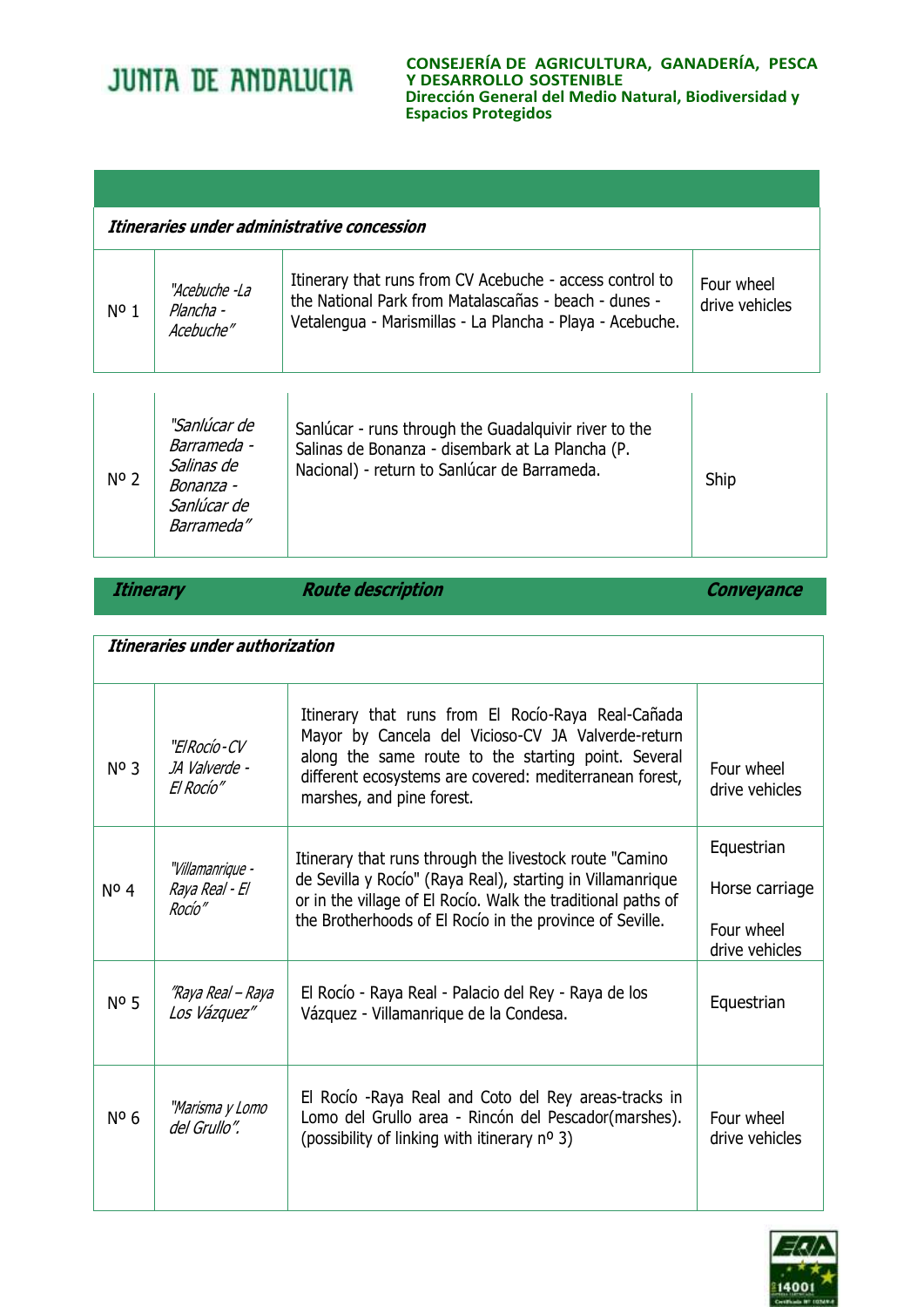#### **CONSEJERÍA DE AGRICULTURA, GANADERÍA, PESCA Y DESARROLLO SOSTENIBLE Dirección General del Medio Natural, Biodiversidad y Espacios Protegidos**

| <b>Itinerary</b> |                                                       | <b>Route description</b>                                                                                                                                                                                                                                             | Conveyance                   |
|------------------|-------------------------------------------------------|----------------------------------------------------------------------------------------------------------------------------------------------------------------------------------------------------------------------------------------------------------------------|------------------------------|
|                  | "Camino de<br>Moguer"                                 | El Rocío - Camino de Moguer - Gato and back along the<br>same route to El Rocío. It enters the protection area of<br>Arroyo de la Rocina througksh cork oak, pine forests and<br>riverside forests, using one of the traditional tracks of<br>Huelva brotherhood     | Equestrian                   |
| Nº <sub>7</sub>  |                                                       |                                                                                                                                                                                                                                                                      | Horse carriage               |
|                  |                                                       |                                                                                                                                                                                                                                                                      | Four wheel<br>drive vehicles |
| $N^{\circ}$ 8    | "Camino de<br>Hinojos y<br>Camino de los<br>Playeros" | Itinerary that runs along Brotherhood of Hinojos Rocio<br>Pilgrimage track. It is possible alternate with the Camino<br>de los Playeros and link with the section of Raya Real<br>that leads to El Rocío. It can starts in Hinojos or in the<br>village of El Rocío. | Equestrian<br>Horse carriage |
|                  |                                                       |                                                                                                                                                                                                                                                                      | Four wheel<br>drive vehicles |
|                  |                                                       | El Arrayán - Camino de Hinojos - Cabezarrasa's house-                                                                                                                                                                                                                | Equestrian                   |
| No 9             | "Camino de<br>Hinojos"                                | Raya Real - El Rocío.                                                                                                                                                                                                                                                | Horse<br>carriage            |

| Nº 10 | "Los Centenales"                                                             | CV Los Centenales - El Arrayán area - Coto del Rey - CV J.A<br>Valverde - Los Centenales.                                                                                                                                                                                                                  | Horse<br>carriage<br>wheel<br>Four<br>drive vehicles |
|-------|------------------------------------------------------------------------------|------------------------------------------------------------------------------------------------------------------------------------------------------------------------------------------------------------------------------------------------------------------------------------------------------------|------------------------------------------------------|
| Nº 11 | "Dehesa de Abajo<br>- CV JA Valverde"                                        | Dehesa de Abajo - marismas de Isla Mayor - JA Valverde -<br>Caño del Guadiamar - Dehesa de Abajo.                                                                                                                                                                                                          | Four<br>wheel<br>drive vehicles                      |
| Nº 12 | "C.V <i>. Acebuche -</i><br>El Asperillo - La<br>Rocina - C.V.<br>Acebuche". | C.V. Acebuche - Asperillo - Abalario - La Rocina - CV El<br>Acebuche.                                                                                                                                                                                                                                      | wheel<br>Four<br>drive vehicles                      |
| Nº 13 | "El Loro - Abalario<br>- Acebuche"                                           | Track that begins in front of the access in Torre del Loro<br>- Lane of the Americans - Lagunas de las Casillas -<br>Laguna del Cojuelo - Abalario - Track of Mediana al<br>Alamillo - Track Torreta de Abalario<br>- Laguna de la Res - Cruce del Pepino - Nursery lane<br>Mata Juan de Dios to Abalario. | Four<br>wheel<br>drive vehicles                      |
| Nº 14 | "Asperillo"                                                                  | Dunar Park - track that borders Natural Park - Asperillo<br>- Beach - Asperillo - Dunar Park.                                                                                                                                                                                                              | Equestrian                                           |

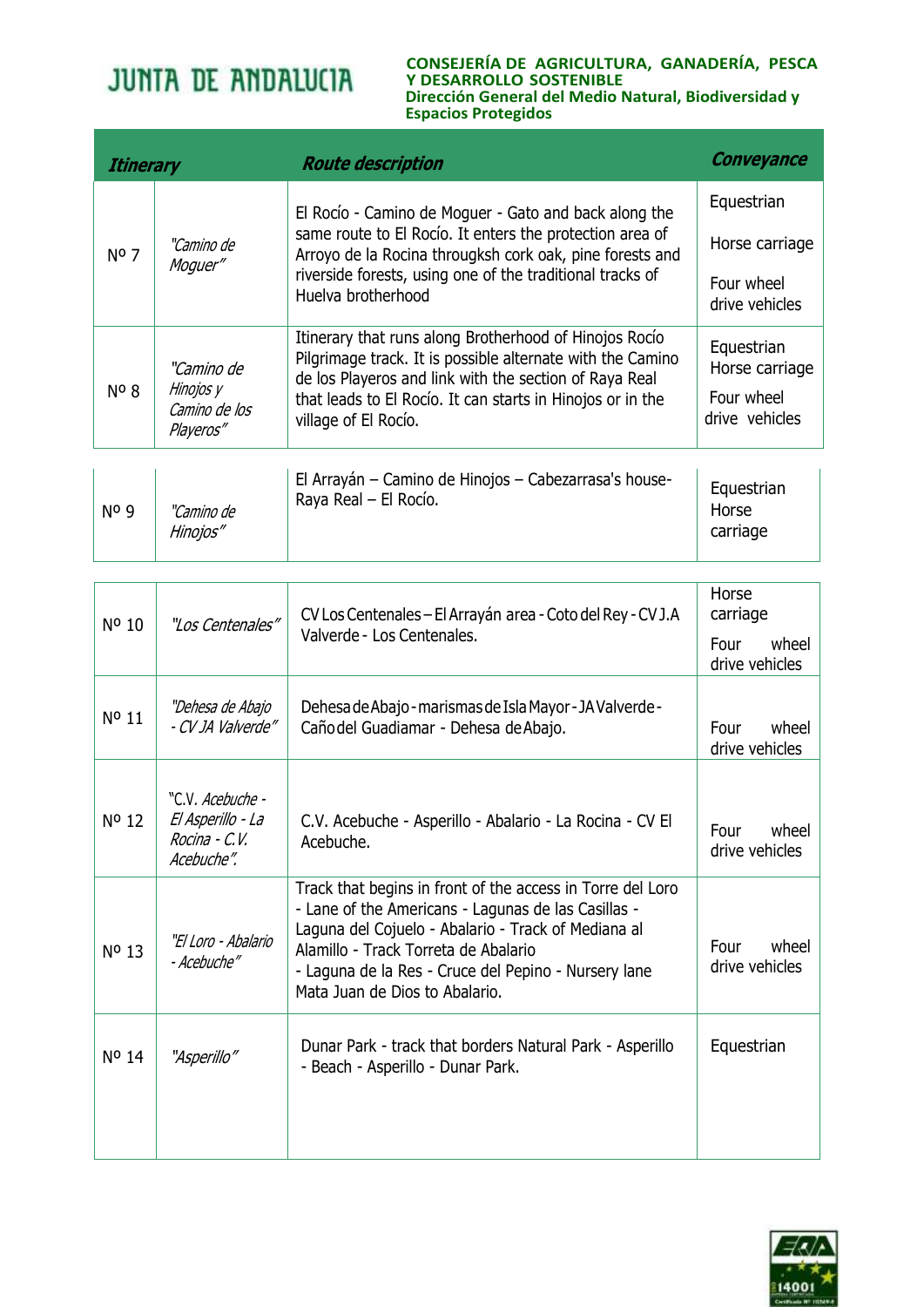#### **CONSEJERÍA DE AGRICULTURA, GANADERÍA, PESCA Y DESARROLLO SOSTENIBLE Dirección General del Medio Natural, Biodiversidad y Espacios Protegidos**

| <b>Itinerary</b> |                                                  | <b>Route description</b>                                                                                                                                                                                   | <b>Conveyance</b>               |
|------------------|--------------------------------------------------|------------------------------------------------------------------------------------------------------------------------------------------------------------------------------------------------------------|---------------------------------|
| $N^{\circ}$ 15   | "El Loro –<br>vivero Mata<br>Juan de Dios"       | Camping Doñana - track Abalario y Mata Juan de Dios<br>plant nursery - Track that passes through the Cruce del<br>Pepino-road A-494- Livestock route Vereda del Loro<br>until reaching the starting point. | Equestrian                      |
| Nº 16            | "Los<br>Poblados<br>forestales"                  | Forest tracks that connect the old forest towns: El Villar,<br>Cabezudos, Bodegones, Abalario, Acebuche.                                                                                                   | Four<br>wheel<br>drive vehicles |
| Nº 17            | "El Loro Stream  -<br>Mazagón Forest<br>Village" | El Loro Stream (Camping Doñana) - parallel path along the<br>bicycle line towards Mazagón- right bank of the Caldera<br>stream-track to the edge of the Cliff                                              | Equestrian                      |
|                  |                                                  |                                                                                                                                                                                                            |                                 |

| Nº 18 | "Arroyo El Loro –<br>Arroyo de la<br>Caldera" | El Loro stream (camping Doñana) - access road to the<br>Civil Guard Barracks to the edge of the Asperillo dune-<br>track along the La Caldera stream, that runs along the<br>Camino Verde-starting point. | Equestrian |
|-------|-----------------------------------------------|-----------------------------------------------------------------------------------------------------------------------------------------------------------------------------------------------------------|------------|
|-------|-----------------------------------------------|-----------------------------------------------------------------------------------------------------------------------------------------------------------------------------------------------------------|------------|

| Nº 19 | "La Algaida                                                                         | El Tarelo Algaida Observatory - service lane of the<br>Algaida pine forest - recreational area and back.                                                                                                                                                               | Equestrian<br>Horse carriage |
|-------|-------------------------------------------------------------------------------------|------------------------------------------------------------------------------------------------------------------------------------------------------------------------------------------------------------------------------------------------------------------------|------------------------------|
|       | pine forest"                                                                        |                                                                                                                                                                                                                                                                        | Four wheel<br>drive vehicle  |
| Nº 20 | "Bonanza Salt<br>flats"                                                             | Track that runs from the San Carlos salt flats, passing<br>through the Santa Teresa and Monte Algaida salt flats<br>until reaching Caño de Martín Ruiz, continuing along<br>the road of the pilots and the central lane of Pinar until<br>ending in the Tarelo lagoon. | Equestrian<br>Horse carriage |
| Nº 21 | "Sanlúcar de<br>Barrameda -<br>Poblado de La<br>Plancha - Sanlúcar<br>de Barrameda" | Sanlúcar de Barrameda, fluvial route by the<br>Guadalquivir river up to the Bonanza salt flats in the<br>Doñana Natural Park, Poblado de La Plancha Doñana<br>National Park and return to Sanlúcar de Barrameda.                                                       | <b>Boat</b>                  |

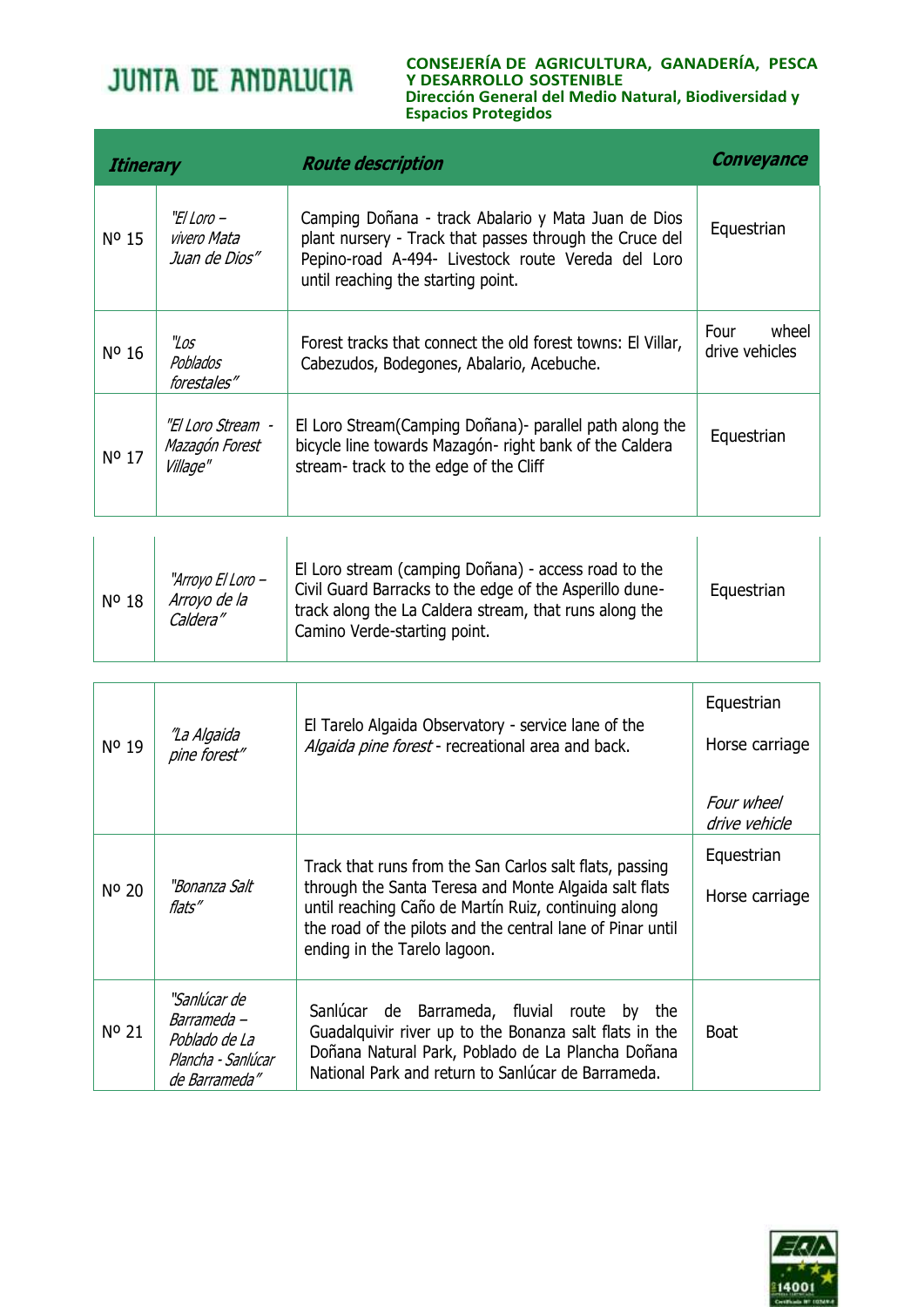**CONSEJERÍA DE AGRICULTURA, GANADERÍA, PESCA Y DESARROLLO SOSTENIBLE Dirección General del Medio Natural, Biodiversidad y Espacios Protegidos**



## **CEL TURISMO SOSTENIBLE**<br>EN LOS ESPACIOS PROTEGIDOS CErtified Companies with the European Charter for Sustainable **Tourism that carry out the itineraries indicated in the previous table:**

• The four wheel drive vehicle itinerary Nº 1 **"Acebuche - La Plancha - Acebuche"**. It lasts about 4 hours and covers about 70 km, entering the most characteristic ecosystems of the National Park: beach, moving dunes and "corrales", marshes, pine forests and "vera". It also offeres the possibility of linking with an alternative itinerary, the ship tree "Sanlúcar- Guadalquivir-Doñana" in Malandar (Nº 21).

Timetable: it is advisable to check the timetable before making a reservation.

Summer: from June 1 to September 14. Departure in the morning: 8:30 hours. Departure in the afternoon: 17'00 hours. Rest day: Sunday.

Winter: from September 15 to May 31. Departure in the morning: 8:30 am. Departure in the afternoon: 3:00 p.m. Rest day: Monday.

Other rest days during the year: December 24 and 25, January 1 and 6 and Rocío Pilgrimage.

This itinerary is carried out under an administrative concession by the company

**Marismas del Rocío Sociedad Cooperativa Andaluza**. It is located in the visitor center "El Acebuche" P.N Doñana Carretera A-483 El Rocío-Matalascañas Km. 37.5. Almonte (Huelva). Phone and fax: 959430432 and 959430451. Web page: www.donanavisitas.es.

**• The boat itinerary No. 2** "Sanlúcar - Guadalquivir - Doñana" lasts just over 3 hours and is carried out on board the ship "Real Fernando", equipped with a video room with simultaneous translation, exhibition, bar on deck and small souvenir shop. Access the National Park in La Plancha hamlet and the Natural Park in Bonanza salt flats. It also carries out the itinerary that links the river itinerary with the terrestrian Acebuche-La Plancha-Acebuche itinerary".

Timetable: it is advisable to check the timetable before making a reservation.

From November to February. Single departure: 10:00 a.m.

From March to May and October: Morning departure: 10:00 a.m. Afternoon departure: 4:00 p.m.

From June to September: Morning departure: 10: 00h. Afternoon departure: 5:00 p.m. Rest days: on Sundays and Monday mornings.

From December 20 to the end of January the service is interrupted due to maintenance and inspection of the ship.

This itinerary is carried out under an administrative concession by the company

 **Cristobal Anillo López. Buque Real Fernando** Avda. Bajo de Guía s / n, 11540 Sanlúcar de Barrameda (Cádiz). Phone: 956363813. Fax: 956362196. Web page: www.donanavisitas.es.

This company also carries out by authorization Nº 21 "Sanlúcar - Guadalquivir - Doñana" river itinerary, with stops exclusively in the Natural Park area, on the left bank of the Guadalquivir river.

• The four wheel drive vehicle itinerary Nº 3 **"El Rocío CV JA Valverde El Rocío"** runs through the Raya Real, Cañada Mayor, FAO track, CV JA Valverde, the northern marsh area and back along the same route. In addition, this itinerary has the possibility of including the following

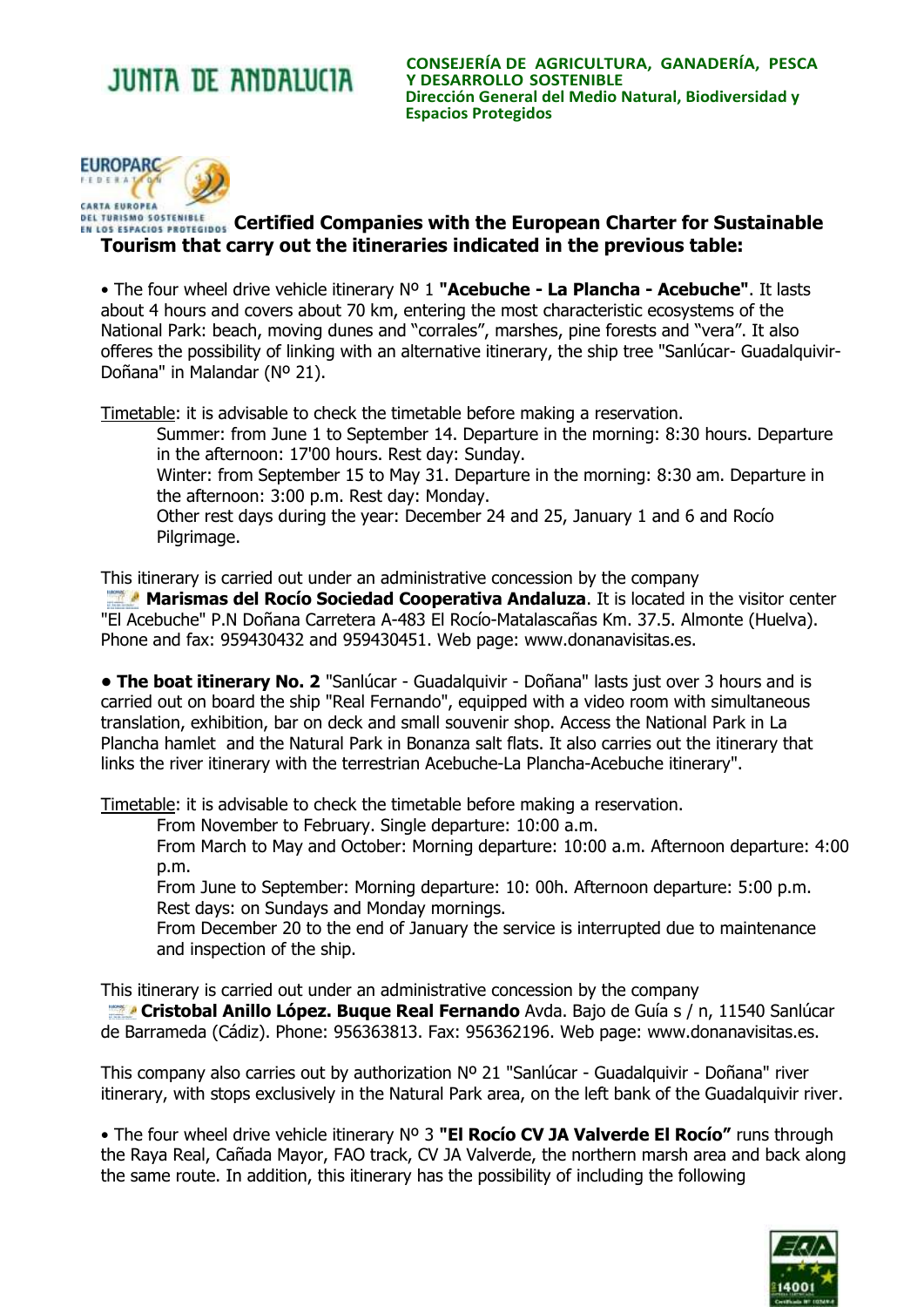#### **CONSEJERÍA DE AGRICULTURA, GANADERÍA, PESCA Y DESARROLLO SOSTENIBLE Dirección General del Medio Natural, Biodiversidad y Espacios Protegidos**

complementary sections: Raya Blanca and Cancela Vicioso, Raya Real up to Palacio del Rey and Raya de los Vázquez.

The itinerary is carried by authorization on a temporary basis, since it is planned to be carried out under an administrative concession. The number of seats and vehicles is limited. The two companies in charge of its realization are Doñana Reservas y Visitas S.L. and Doñana Nature S.L.

 **Doñana Reservas y Visitas S.L.** Avenida de la Canaliega s / n 21750 El Rocío, Almonte (Huelva). Phone: 959442474. Web page: www.donanareservas.com. This company carries out other routes in four wheel drive vehicles through different itineraries of the Doñana Natural Area under authorization: No. 3,4,5,7,8,9 13, 16, 19 and 20. Both the departure points and the itinerary description and their duration are very varied, so it is advisable to contact the company directly to request information.

 **Doñana Nature S.L.** C / Moguer 1o, 21750 El Rocío, Almonte (Huelva). Phone: 959442160 Web page: www.donana-nature.com. Carries four wheel drive vehicles and hiking routes on No. 3, 4, 6, 7 and 15 itineraries under authorization. Both the departure points and the itinerary description and their duration are very varied, so it is advisable to contact directly the company to request information.

 **Alaconde López S.L. "Viturevent - Ardea Purpurea"** C / Concejo, 20. 41850 Villamanrique de la Condesa (Seville). Phone: 955755479. Web page: www.ardeapurpureaturismo.com. He makes routes in four wheel drive vehicles and horse carriages through No. 4,5,7 and 8 itineraries.

 **Danat Turismo y Ocio S.L.** C / Historiador Velázquez Gaztelu, 4, block 2 door, 11540 Sanlúcar de Barrameda, (Cádiz). Phone.: 627313018. Web page: www.danat.es It carries out hiking, bicycle touring routes through Pinar de La Algaida, equestrian and four wheel drive vehicles routes on nº 19 and nº 20 itineraries

 **Rural Tourism Genatur SCA** Polígono Industrial Guadalquivir, nave 36, 11408 Jerez de la Frontera, Cádiz. Phone.: 956316000. Web page: www.genatur.com. He carries out hiking, bicycle touring, amateur filming and sound recording and photography activities on itineraries nº 19 and 20 and La Algaida pine forest

**Platalea SCA.** Avda. Escultora Miss Whitney nº 35 4º A. 21003 Huelva. Phone: 959260708 Web page: www.platalea.com Carry out environmental education activities, heritage interpretation, hiking, motor vehicle routes, etc. along the tracks and facilities for public use of the Doñana Natural Space.



**ERL FURISMO SUSTEMIRLE**<br>EN LOS ESPACIOS PROTEGIDOS **Other companies certified with the CETS that offer educational activities and other accommodation and hospitality services:**

 **Doñana Tour, S.L.** C / Real, 31 El Rocío, Almonte 21750 Huelva Phone: 959442468 Web page: [www.donana.com.](http://www.donana.com/) It carries out environmental education activities in the public use facilities of the Natural Space of Doñana.

**Guadiamareduca.** Ctra. Antigua Aznalcázar-Pilas, km 0.2, 41849 Aznalcázar, Sevilla

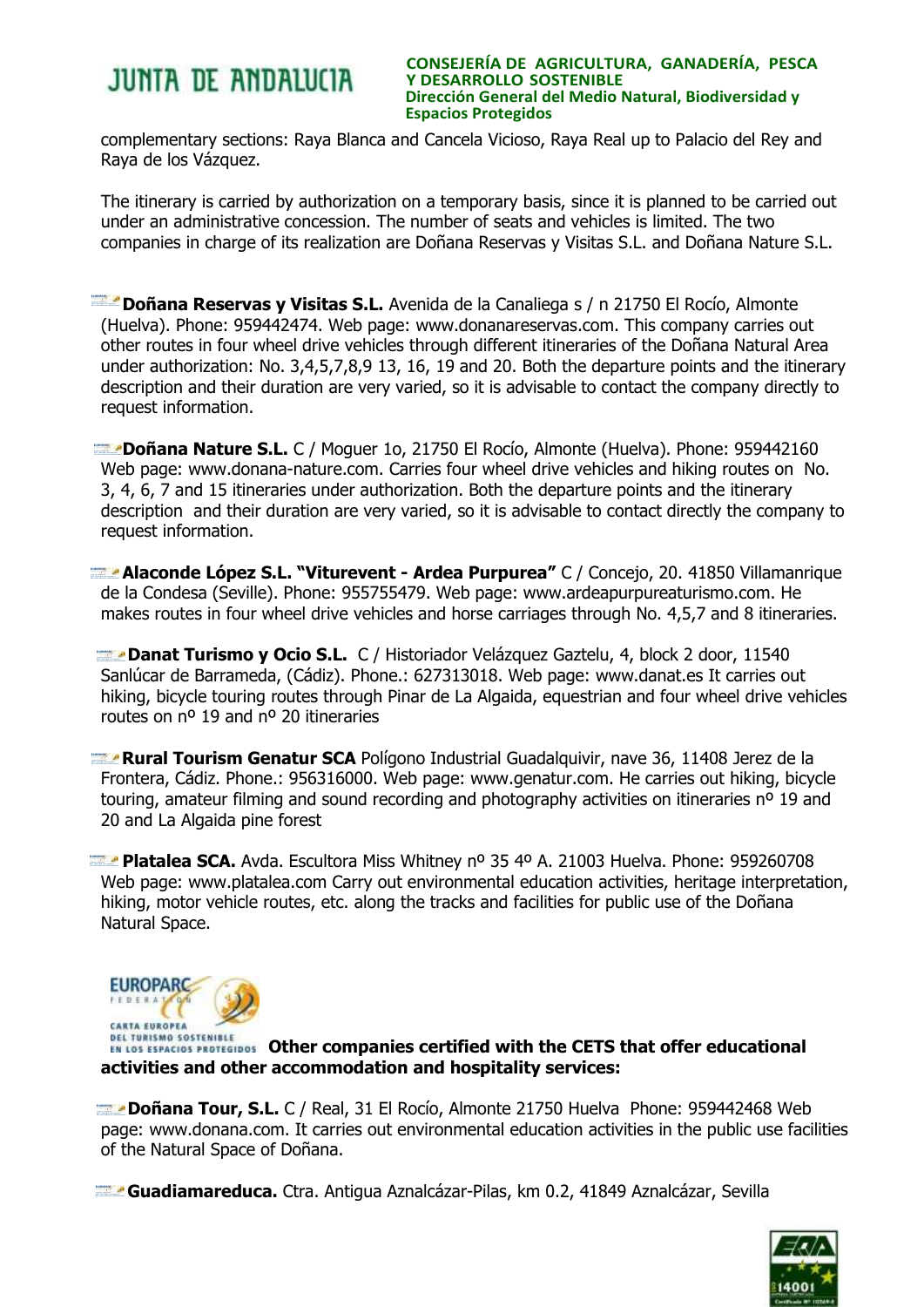#### **CONSEJERÍA DE AGRICULTURA, GANADERÍA, PESCA Y DESARROLLO SOSTENIBLE Dirección General del Medio Natural, Biodiversidad y Espacios Protegidos**

Phone: 954497023. Web page: www.guadiamar.com. It carries out environmental education activities in the Green Corridor of Guadiamar and on the tracks and facilities enabled in the Doñana Natural Space.

 **Cañada de los pájaros .** Road Puebla del Río-Isla Mayor, km.8 41130 La Puebla del Río, Sevilla Phone: 955772184. Web page: www.canadadelospajaros.com. Carry out Environmental Education activities and guided tours

 C**amping La Aldea**. Carretera de El Rocío, km. 25, 21750 El Rocío, Almonte (Huelva). Phone: 959442677 Web: www.campinglaaldea.com

 **Gran Hotel del Coto.** Sector Dunas 2ª Fase. 21760 Matalascañas, Almonte (Huelva) Phone: 959440017 Web: www.granhoteldelcoto.com.

 **Hacienda Olontig.** C / Ventorro, 23, 41849 Aznalcázar (Sevilla). Phone: 955751976. Web: www.hacienda-olontigi.com.

 **Camping Dehesa Nueva**. Ctra. Aznalcázar-Isla Mayor, Km. 3.200, 41849 Aznalcázar, Sevilla Phone: 959750981. Web: www.campingdehesanueva.es

 **Casas Rurales Vetalarena.** Calle Jardín, 3, 21740 Hinojos (Huelva) Phone: 959459506. Web: www.vetalarena.com

 **Parador de Mazagón.** Carretera San Juan del Puerto-Matalascañas km31, 21130 Mazagón, (Huelva) Phone: 959536300. Web: www.parador.es

### **Other tourism companies authorized to carry out the itineraries through the Natural Space of Doñana:**

• **Marismas de Doñana 2003 S.L.** Phone:95944824. Web page: [www.donana-rutas-caballo.com](http://www.donana-rutas-caballo.com/) Carries out equestrian routes along itinerary Nº14

• Pinos de Hinojos, S.L. Phone: 959459500. Web page: [www.casaslospinos.es](http://www.casaslospinos.es/) Carries out horse carriages and hiking along the itineraries Nº 4, 9 and 10.

• **Alaventura S.L.** Phone: 954331775. Web page: [www.alaventura.com](http://www.alaventura.com/) Carries out hiking, bicycle touring and four wheel drive vehicles routes along Itineraries 4,13 and 16 and public use facilities in the Doñana Natural Area.

• Doñana a Caballo S.L. Phone: 674219568. Web page: [www.donanaacaballo.es](http://www.donanaacaballo.es/) Carries out routes on horseback, horse carriage and hiking on itineraries 4, 7 and 8.

• **Turismo Ecuestre Doñana** company name **Andalusian Equestrian Trail S.L.** Phone: 644221434. Web page: [www.turismoecuestredonana.com](http://www.turismoecuestredonana.com/) Carries out equestrian routes, horse carriage rides, guided walking routes, flora and fauna observation fauna and educational and environmental awareness by itineraries Nº 4,7,8,9 and 13.

• **Arte Andaluz** Phone: 626022055. Web page: [www.arteandaluz.es](http://www.arteandaluz.es/) Carries out equestrian routes and horse carriage rides along routes  $N^{\circ}$  7, 15, 16, 17 and 18.

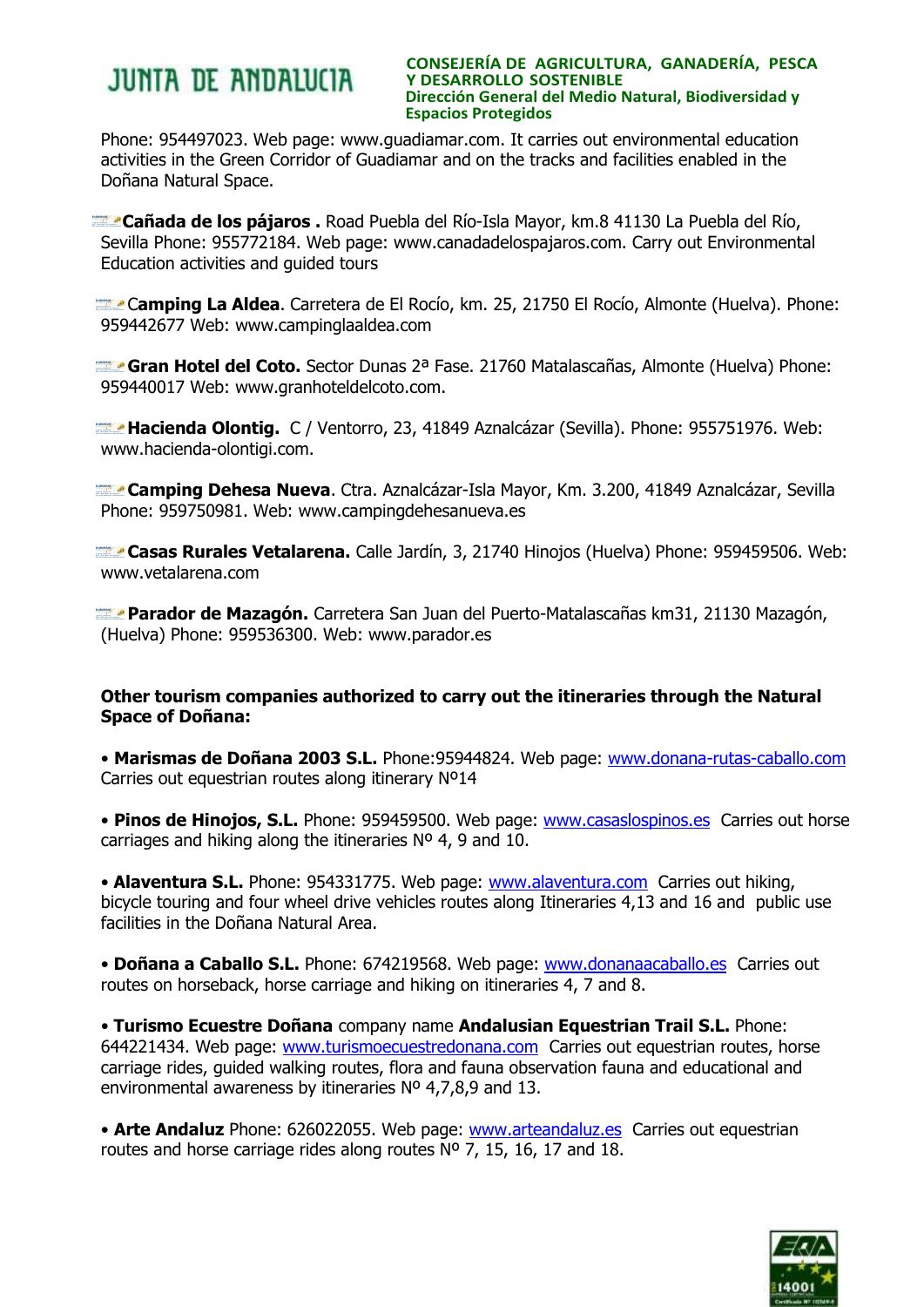**CONSEJERÍA DE AGRICULTURA, GANADERÍA, PESCA Y DESARROLLO SOSTENIBLE Dirección General del Medio Natural, Biodiversidad y Espacios Protegidos**

• **Equiberia S.L.** Phone: 689343974. Web page: [www.equiberia-andalucia.com](http://www.equiberia-andalucia.com/) Carries out equestrian routes on Itineraries Nº 7,4,9,13,15,17 and 18.

• **Paseos Marismeños.** Phone: 652065912. Web page: [info@alquilerdecaballos.es](mailto:info@alquilerdecaballos.es) Carries out horse carriages along Itineraries Nº4 and 7.

• **Doñana Horse Adventure** Phone: 626784628. Web page: [info@donanahorseadventre.com](mailto:info@donanahorseadventre.com) Horse riding for small groups (max. 5 people) for itinerary Nº 9.

• **Dehesa Boyal** Phone: 665972577. Web page: [www.dehesaboyalvillamanrique.com](http://www.dehesaboyalvillamanrique.com/) Carry out hiking, bicycle touring, equestrian routes and motor vehicles along itineraries Nº 4.9 and La Juncosilla area (Doñana Natural Park)

• **Lagartur S.L.** Phone: 65439530. Carry out horse carriage routes and equestrian routes along Itineraries Nº 4, 7 and 8.

• **Paraíso de Doñana (Suministros y Desarrollos Tecnológicos S.L.)** Phone: 954491504 Web page: [www.paraisodedonana.es](http://www.paraisodedonana.es/) Carries routes by horse, equestrian and hiking along routes No. 4, 8 and 7.

• **Naturanda Turismo Ambiental S.L.** Phone: 699516234. Web page: [www.naturanda.com](http://www.naturanda.com/) Carry out hiking activities along route Nº 4, 7 and in Doñana public use facilities. It also carries out cycle tourism in the northern part of the Natural Park and four wheel drive vehicles routes along Nº 4,7,8,10 and 12 itineraries.

**• Miralcoto** Phone: 654742743. Web page: [www.rutasdonana.com](http://www.rutasdonana.com/) Carries out routes by horse carriage, horse riding and hiking activities along itineraries No. 4,7 and 8.

• **Doñana Activa S.L**. Phone: 659766699 / 665374448. Web page: [www.donana-activa.com](http://www.donana-activa.com/) Carries out routes in four wheel drive vehicles along route Nº19. It also carries out canoe tours, hiking in the "Cerro del Águila" footpath and cycling tours in La Algaida.

• **Suoreste Deporte y Naturaleza S.L**. Phone: 630640210. Web page: [www.suroeste.org](http://www.suroeste.org/index.html) It carries out hiking routes, environmental education activities, fauna and flora observation and bicycle touring activities in the designated areas of the Natural Space.

**Faro del Sur Viajes y Aventuras S.L.** Phone: 959344490. Web page: [www.farodelsur.com](http://www.farodelsur.com/) It carries out activities for hiking and observation of flora and fauna in the Doñana public use facilities and along itineraries No. 4 and 8. It also carries bicycle touring in the public use equipment specifically designed for the activity.

• **Descubre turismo de Naturaleza** Phone: 644742348 Web page: [www.descubrenatura.com](http://www.descubrenatura.com/) It carries out hiking activities, fauna and flora observation and heritage interpretation in Doñana public use facilities and free access areas.

• **Casa Móviles Spain S.L.** Phone: 959027502 Web www.donarrayan-park.com It carries out orientation activities, hiking, bicycle touring, environmental education, trekking in the Arrayán area and horse riding and horse carriages routes through the Arrayán area and Camino de Hinojos.

**• Dehesa de Gatos S.A.** Phone: 34 854 708 165 Web page: [www.dehesadegatophotohides.es](http://www.dehesadegatophotohides.es/)

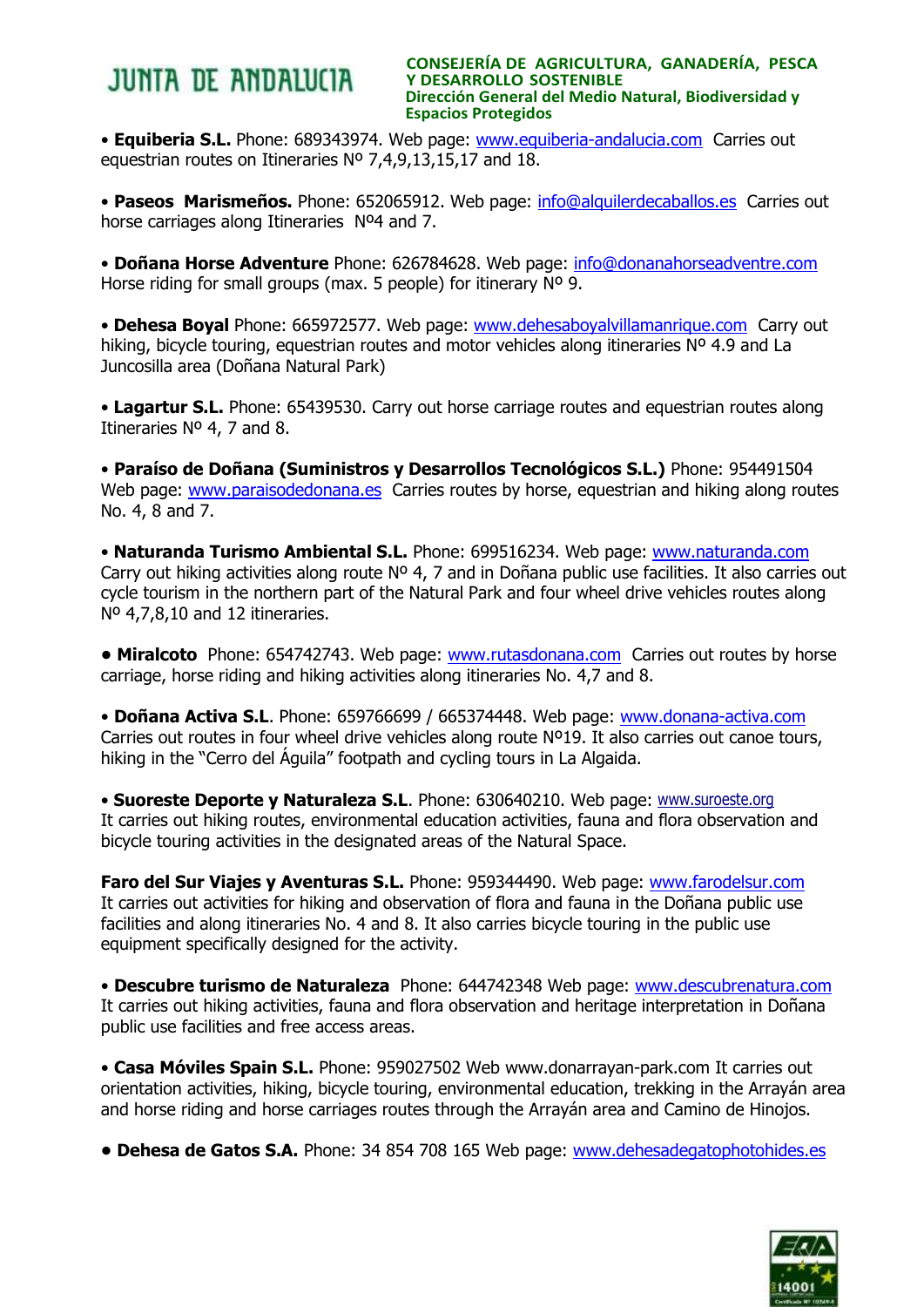#### **CONSEJERÍA DE AGRICULTURA, GANADERÍA, PESCA Y DESARROLLO SOSTENIBLE Dirección General del Medio Natural, Biodiversidad y Espacios Protegidos**

It carries out visits in four wheel drive vehicles, hiking, ornithology photo tour, agrotourism, industrial tourism, visits to the cattle cabins and equestrian and horse carriages routes through Dehesa de Gatos area

**• Living Doñana** Phone: 661898821. [www.turismodeobservacion.com/empresa/living-donana/114/](http://www.turismodeobservacion.com/empresa/living-donana/114/) Carry out hiking activities, motor vehicle routes and observation of fauna and flora along itinerary Nº11 and the public tracks in the northern part of the Natural Space (Entremuros, Vado de D. Simón ...) and José Antonio Valverde visitor center.

• Wild Doñana S.L. Phone: 676894674. Web page: [www.donanabirdguides.com](http://www.donanabirdguides.com/) Hiking activities, observation of nature, fauna and flora by Doñana public use facilities , along Camino de Moguer and Camino de Hinojos and quided routes in four wheel drive vehicles along routes  $N^{\circ}$  16 and 11 along public tracks in the northern area of the Natural Area (Entremuros, Vado de D. Simón ...), José Antonio Valverde visitor center and Dehesa de Gatos area.

• **Sandra Escobar Vizuete** Phone: 662565585. It Carries four wheel drive vehicles routes and observation of fauna and flora through the northern marshes of the Natural Park: Entremuros and Vado de D. Simón and Los Vaqueros.

• **Landonatur S.L.** Phone: 674363623. It carries out guided routes in a four wheel drive vehicle along itineraries  $N^{\circ}$  7, 12, 16 and hiking through Doñana public use facilities.

• **Marina Propiedades** Phone: 959804150. Carries out routes in horse carriages along itineraries  $N^{\circ}$  4 and 7.

• **Ecotono S.Coop. Andalusian of Social Interest** Phone: 607307841 Web [www.ecotonored.es](http://www.ecotonored.es/) It carries routes in four wheel drive vehicles along itineraries Nº 16, 19 and 20

• **Rutas ecuestres Doñana** Phone: 687572850/695527790.Web [www.rutasecuestresdoñana.com](http://www.rutasecuestresdoñana.com/) It carries out equestrian routes along itineraries Nº 4, 9 and 7.

## **2.7 Other itineraries.**

In addition to the routes and itineraries described, it is possible to carry out nature tourism activities in other areas of the Doñana Natural Area. In the Natural Park there are numerous paths and tracks to freely enter in a particular way or requesting the appropriate authorizations for those organized activities. In any case, it is advisable to inform yourself in advance of the state of the footpaths and passable tracks in the visitor centers and information points of the Natural Area.

## **3. Access**

### **3.1. By car**

### **Aznalcázar information point and "Guadiamar" Visitor Center**

By Highway A-49 Seville - Huelva. Exit 16: Benacazón / Sanlúcar la Mayor. Road A-473 towards Benacazón and Aznalcázar.

## **"José Antonio Valverde" Visitor center**

Exit 28: Pilas / Carrión de los Céspedes. Road A-8061 towards Pilas and A-8060 towards Villamanrique de la Condesa and Isla Mayor. About 25 km from these towns and through unpaved tracks.

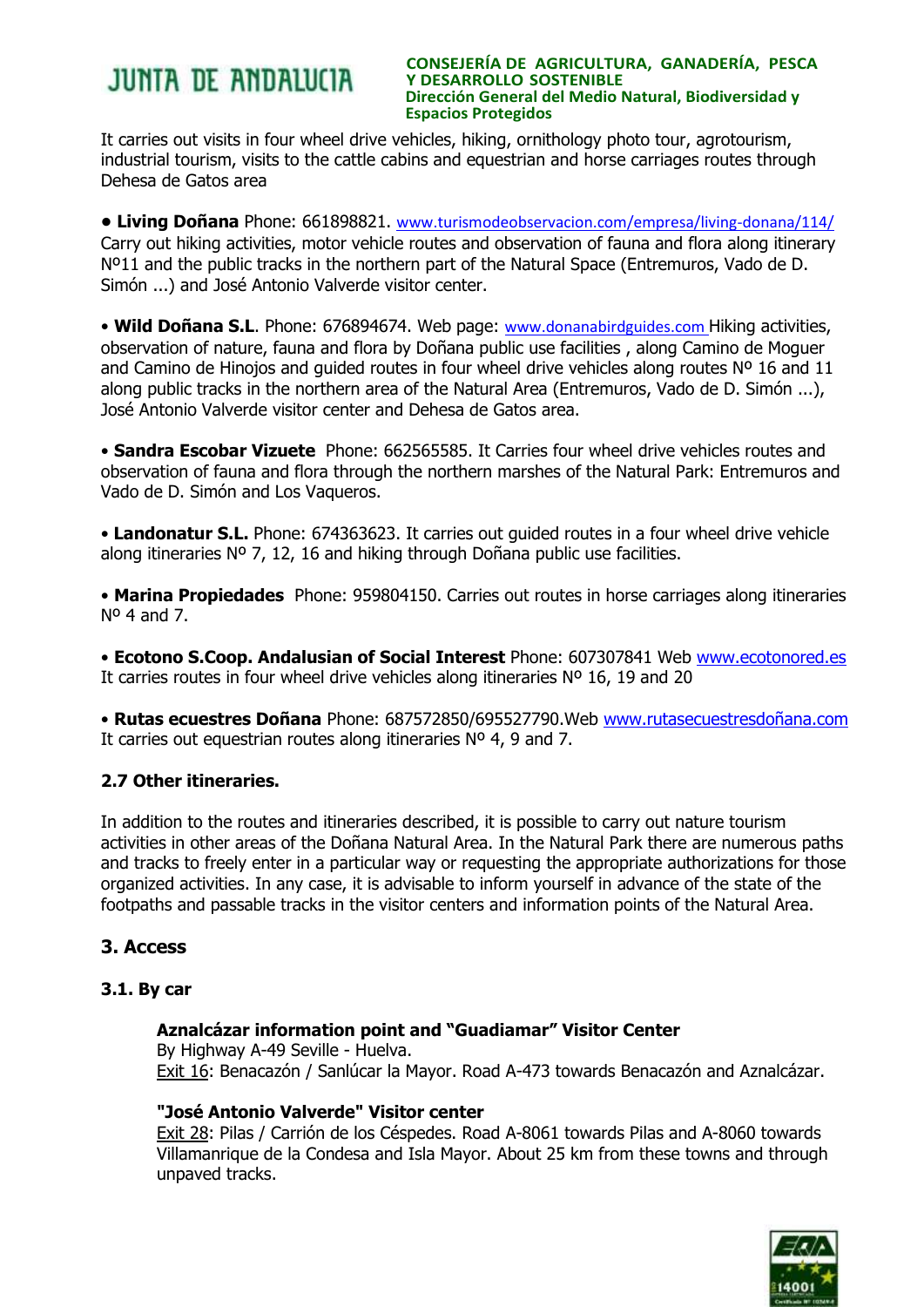

**CONSEJERÍA DE AGRICULTURA, GANADERÍA, PESCA Y DESARROLLO SOSTENIBLE Dirección General del Medio Natural, Biodiversidad y Espacios Protegidos**

By road A-8058 Seville - La Puebla and road A-8050 to Isla Mayor. About 25 km from these towns and through unpaved tracks.

### **"Los Centenales" Visitor Center and "El Arrayán" bicycle lane**

**- Exit 34: Hinojos / Chucena. Road A-481 to Hinojos** 

### **"La Rocina", "Palacio del Acebrón" and "El Acebuche" visitor centers and "Dunar" footpath.**

▪ Exit 48: Bollullos Par del Condado / La Palma. From Bollullos Par del Condado. Take the road A-483 towards Almonte, El Rocío and Matalascañas

**"El Asperillo" bicycle lane and "Cuesta Maneli", "Laguna del Jaral" and "Ribetehilos" footpaths. "Pico del Loro" and "Arenosillo" temporary information Points and "Mazagón" Recreational Area.**

**Natural park beaches: the Parador de Mazagón, Arenosillo (Rompeculos), Pico del Loro and Cuesta Maneli.** 

Road A-494 Huelva - Matalascañas.

**"Ice Factory" Visitor Center, "Cerro del Águila" footpath and "Pinar de La Algaida" bicycle lane. "La Ermita" and "La Algaida" Recreational areas.** By Highway A-4 / E-5 Seville - Cádiz

▪ -Departure 78: Jerez de la Frontera. Connection by road N-IV with A-480 to Sanlúcar de Barrameda

▪ Road N-IV Seville- Cádiz to Lebrija and road A-471 to Sanlúcar de Barrameda.

### **3.2. By Public Transport: Bus**

The service offered by the bus company Damas S.A. [www.damas-sa.es/index.php/rutas-y](http://www.damas-sa.es/index.php/rutas-y-horarios/)[horarios/](http://www.damas-sa.es/index.php/rutas-y-horarios/) (Phone: 954908040/954908280 Sevilla and 959256900 Huelva) allows access to the vicinity of the Doñana facilities from Seville, Huelva and its municipalities.

The companies La Valenciana (Phone: 956360191) and Los Amarillos (Phone: 956360466), alow access to the Doñana facilities of the province of Cádiz.

## **4. Recommendations for the visit:**

Each season provides a different vision of Doñana and although they are all important and offer different attractions, the autumn-winter season is very conducive to a visit to the Natural Area. During this season there is less influx of visitors and temperatures are usually very pleasant. Enjoying the observation of the wintering birds is one of the great pleasures of Doñana, and it is advisable to provide yourself with comfortable clothing and binoculars (some concessionary companies rent them for the visit). It is advisable to request prior information in the visitor centers.

### **4.1. Accessibility in the Doñana Natural Space**

All the visitor centers of the Doñana Natural Space are in the process of removing architectural barriers. Almost all the pedestrian paths are laid out on wooden platforms and have adaptations in the observatories for the use of wheelchairs. In any case, it is recommended to request specialized information in advance.